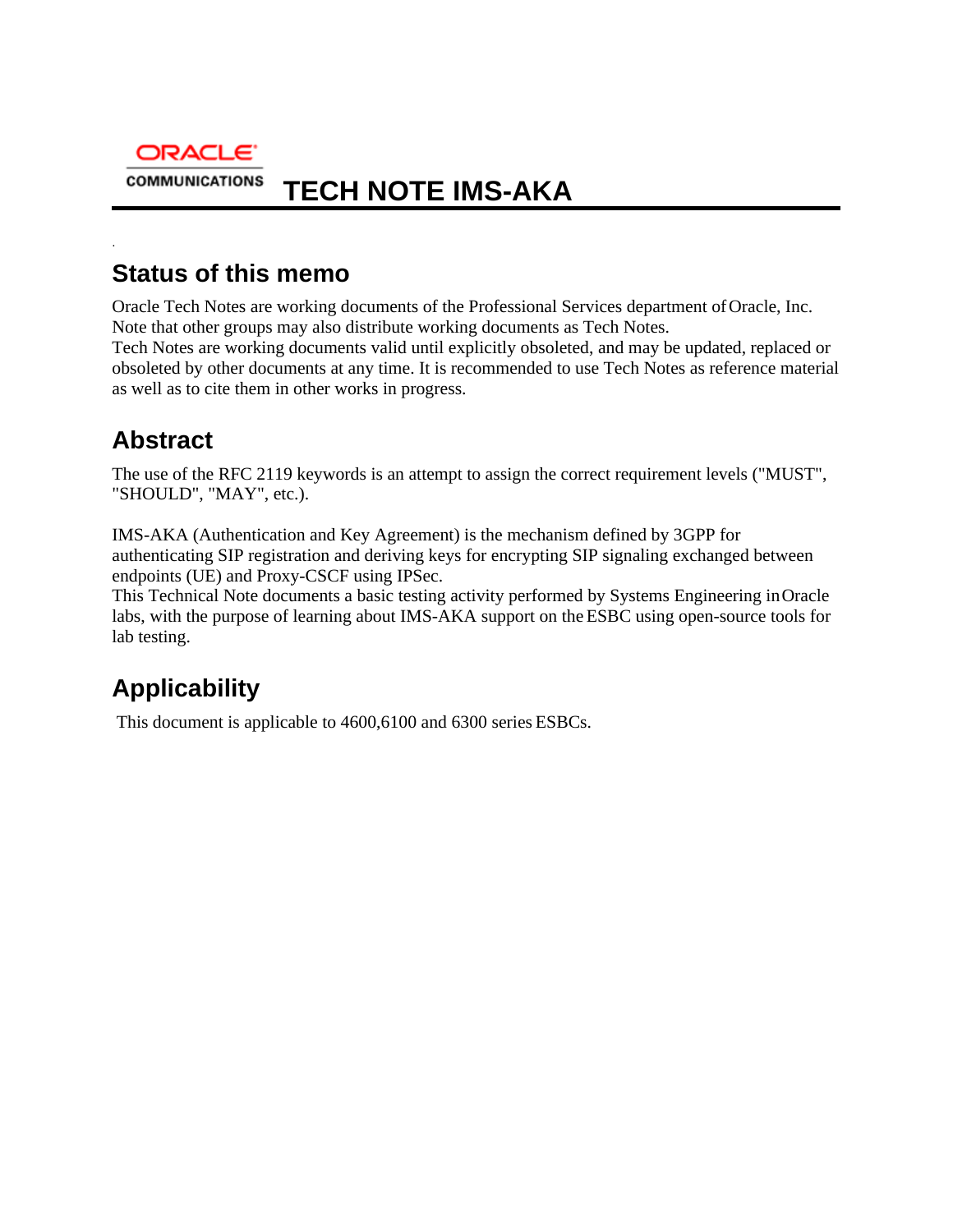# **Contents**

| 1                 |       |  |  |  |
|-------------------|-------|--|--|--|
|                   | 1.1   |  |  |  |
|                   | 1.2   |  |  |  |
|                   | 1.3   |  |  |  |
| $\mathbf{2}$<br>3 |       |  |  |  |
|                   | 3.1   |  |  |  |
|                   | 3.2   |  |  |  |
|                   | 3.2.1 |  |  |  |
|                   | 3.2.2 |  |  |  |
|                   | 3.3   |  |  |  |
| 4                 |       |  |  |  |
| 5                 | 5.1   |  |  |  |
|                   | 5.2   |  |  |  |
|                   | 5.3   |  |  |  |
| 6                 |       |  |  |  |
|                   | 6.1   |  |  |  |
|                   | 6.2   |  |  |  |
| 7                 |       |  |  |  |
| 8                 |       |  |  |  |
| 9<br>10           |       |  |  |  |
| 11                |       |  |  |  |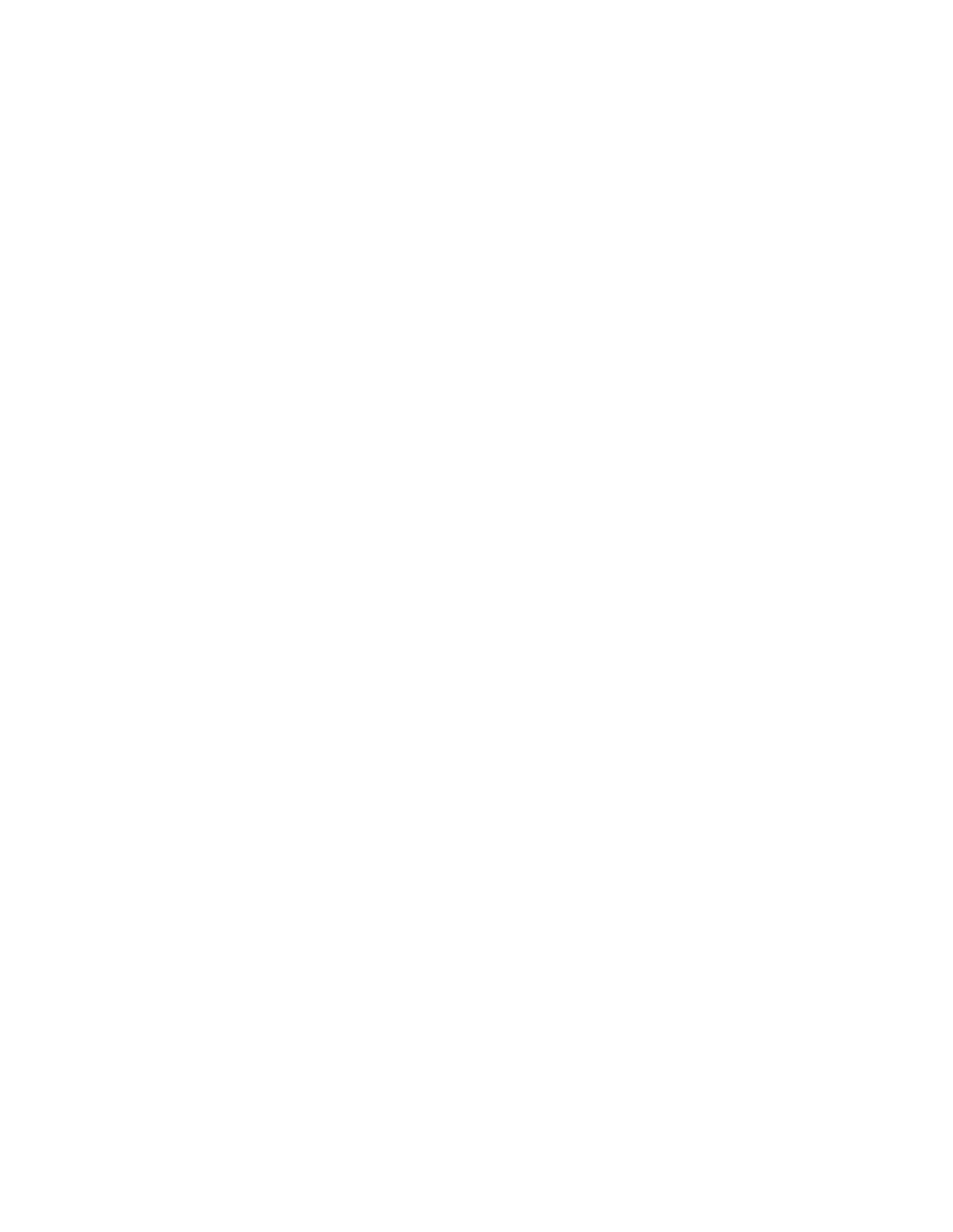#### <span id="page-3-0"></span>**1 Scope**

## <span id="page-3-1"></span>**1.1 Goals**

This activity was an informal testing effort aimed at learning about IMS-AKA support on the ESBC and basic lab testing using open-source tools..

## <span id="page-3-2"></span>**1.2 Non-Goals**

This is not a full verification of IMS-AKA functionality or standards compliancy.

## <span id="page-3-3"></span>**1.3 Intended Audience**

This document is intended for use by Oracle HQ and Field Based Engineers. It assumes the reader is familiar with basic operations of the ESBC, and has attended the following training course(s) (or has equivalent experience):

EDU-CAB-C-CLI [Net-Net 4000/3000 Configuration Basics](http://guest.cvent.com/EVENTS/Info/Agenda.aspx?e=28c2c41c-2eb3-45d4-b96c-de9d0959d351#Net_Net_4000_Configuration_Basic) Further, the test plans enclosed assume familiarity with the ESBC's ACLI command line interface, retrieving and reviewing log files generated by the ESBC, standard network analysis tools (Wireshark/tcpdump), and all protocols involved in the activity.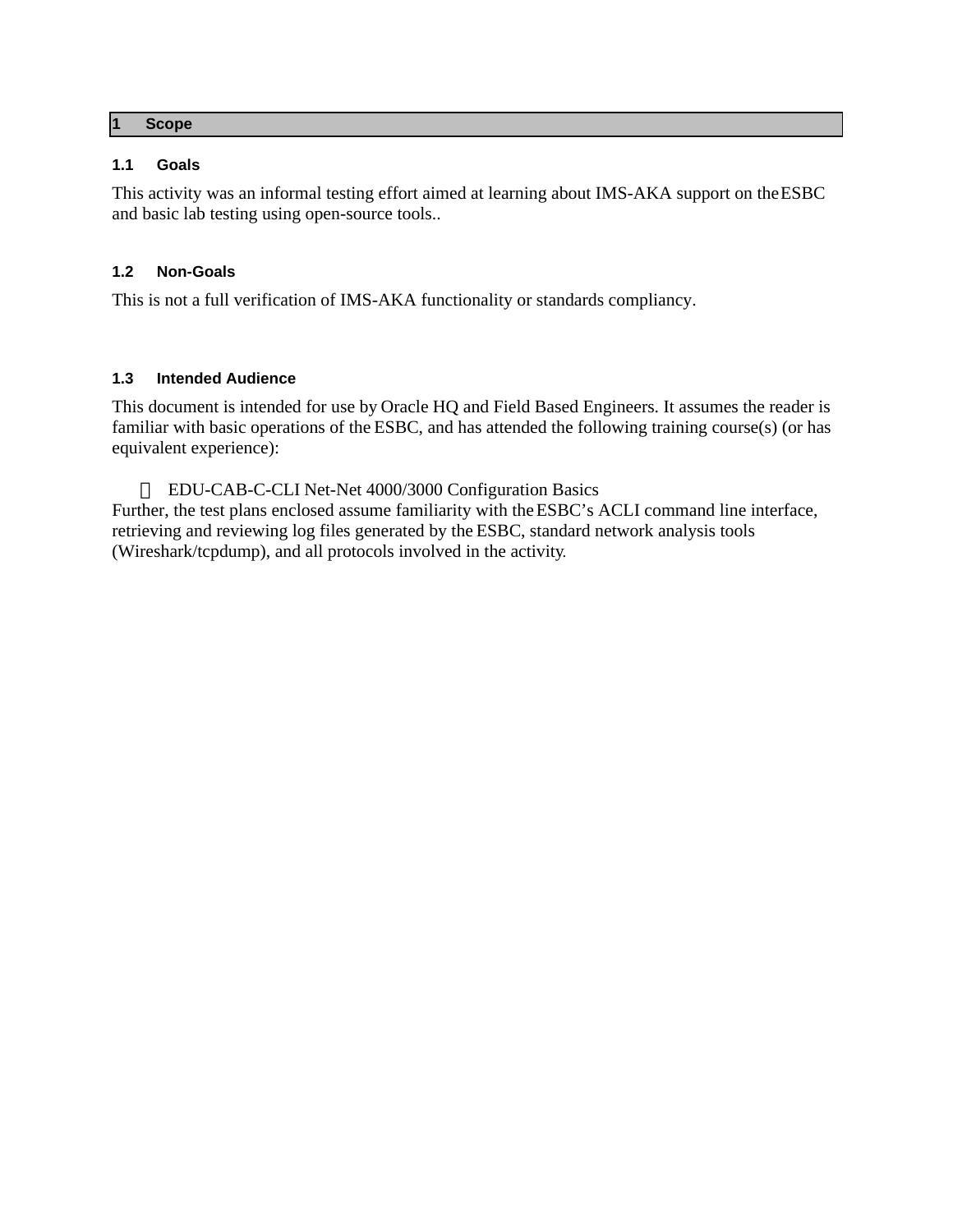### <span id="page-4-0"></span>**2 Application Overview**

IMS-AKA (Authentication and Key Agreement) is the mechanism used in the IP Multimedia Subsystem, defined by 3GPP, for authenticating SIP registration and deriving keys for encrypting SIP signaling exchanged between endpoints (UE) and the ESBC (Proxy-CSCF) using IPSec.

IMS-AKA uses the Security Mechanism Agreement for SIP defined in [1]. The keys for the IPSec security associations between the UE and the P-CSCF are sent to the P-CSCF in the 401 challenge to the first REGISTER, and the UE independently derives these same keys using the challenge information and the stored secret key. All the signaling starting with the 2nd REGISTER (with credentials) is sent encrypted in the established IPSec SAs.

The relevant 3GPP specifications are TS 24.229 and TS 33.203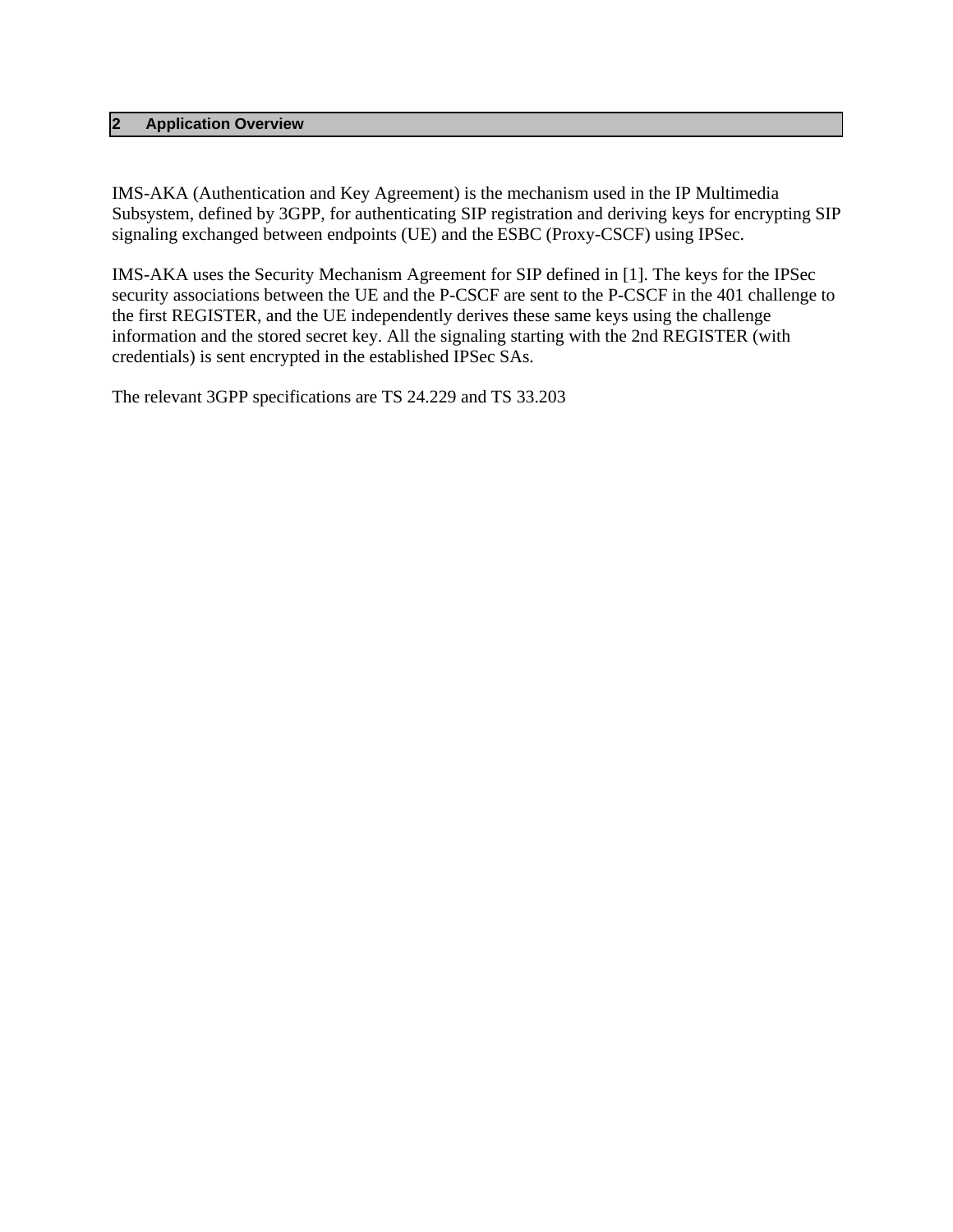#### <span id="page-5-0"></span>**3 Software/Hardware/Tools**

#### <span id="page-5-1"></span>**3.1 ESBC Hardware and Software Requirements**

| <b>ESBC</b> Platform<br>Mainboard Rev. |                                                                                  | <b>Bootloader</b>            | Software Version/Patch |
|----------------------------------------|----------------------------------------------------------------------------------|------------------------------|------------------------|
| NN4600                                 | Functional Rev: 2.15<br>Board Rev: 3<br>Format Rev: 3<br>Manufacturer: Benchmark | Date: 10/17/2006<br>13:04:28 | ECZ810 GA              |

#### <span id="page-5-2"></span>**3.2 Test Tool / Third Party Equipment used for Feature research and Testing**

| Third Party Platform | Software Version/Patch                                                                                                                                              |
|----------------------|---------------------------------------------------------------------------------------------------------------------------------------------------------------------|
| SIPp / Linux         | Fedora Core 4 with ipsec-tools-0.5-4<br>Patched SIPp version (from http://www.openimscore.org/node/85)                                                              |
| OpenIMSCore          | SVN checkout around Feb 5th 2008<br>svn checkout svn://svn.berlios.de/openimscore/ser_ims/trunk<br>$\Box$ svn checkout svn://svn.berlios.de/openimscore/FHoSS/trunk |

Some extra tweaks to SIPp ipsec scripts required for HMAC-SHA1 and 3DES (key expansion).

The full SIPp tgz with tweaked ipsec scripts is attached here



## <span id="page-5-3"></span>**3.2.1 Configuring SIPp**

Three SIPp instances are launched in sequence, using the following script:

```
#!/bin/bash
./sipp -t u1 -i 172.18.1.200 -p 3061 172.18.1.30:5060 -sf scenarios/regIPSEC1.xml -m 1 -trace_err -ap alice -
auth_pipe b.dat
sleep 3
./sipp -t u1 -i 172.18.1.200 -p 12345 172.18.1.30:7000 -sf scenarios/regIPSEC2.xml -m 1 -trace_err -inf 
spis.csv -ap alice -auth_pipe b.dat
./sipp -t u1 -i 172.18.1.200 -p 3062 -sf scenarios/regIPSEC3.xml -m 1 -trace_err
```
These are the referenced scenario files: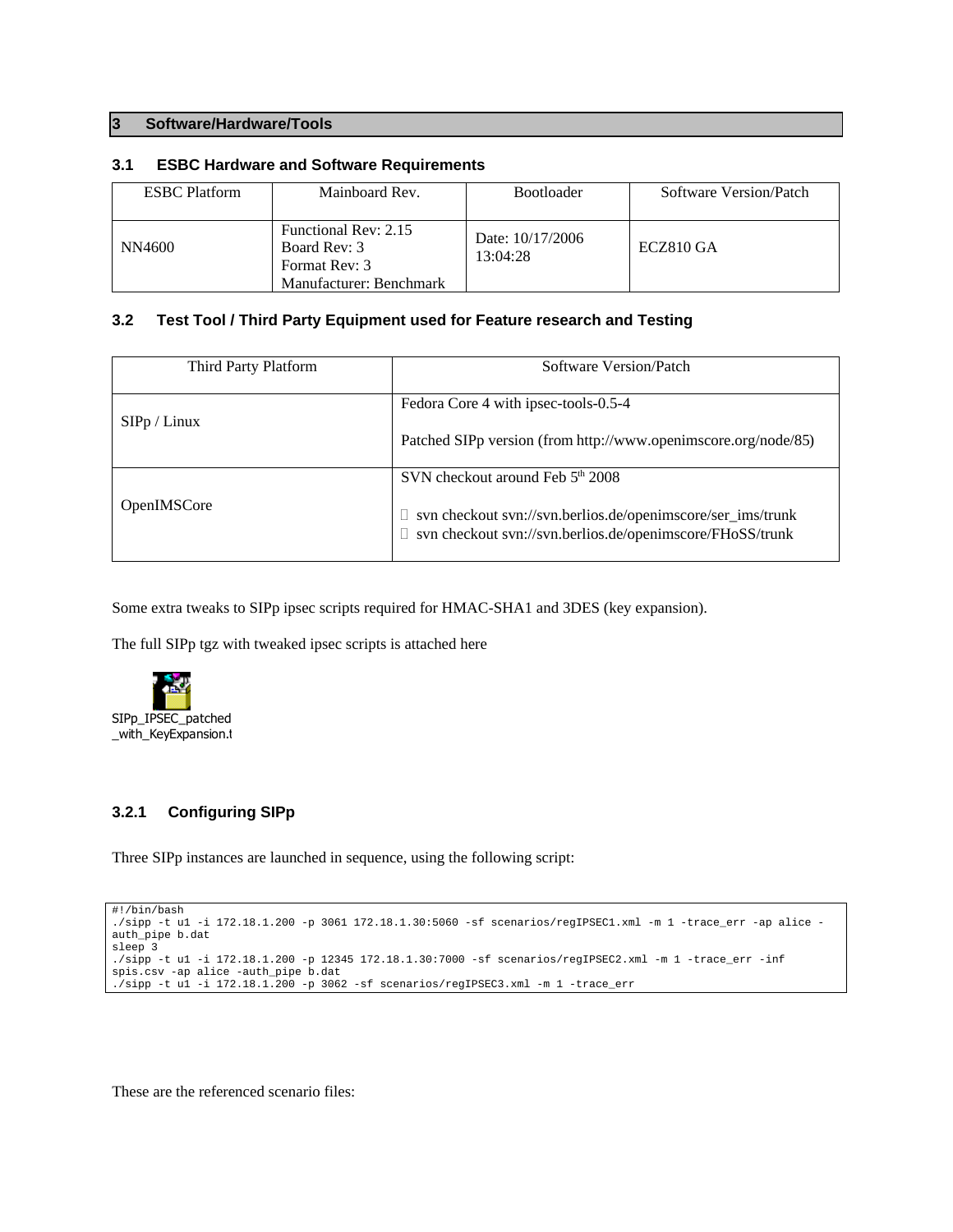scenarios/regIPSEC1.xml:

- sends first REGISTER to ESBC's unprotected access sip-port (5060)
- receives 401 reply and establishes security associations by running ipsec/ipsec\_E\_\* scripts using parameters obtained from the 401 reply



# scenarios/regIPSEC2.xml:

sends second REGISTER (with auth credentials) from UE port-c (12345) to ESBC's port-s (7000), protected by the installed IPSec SA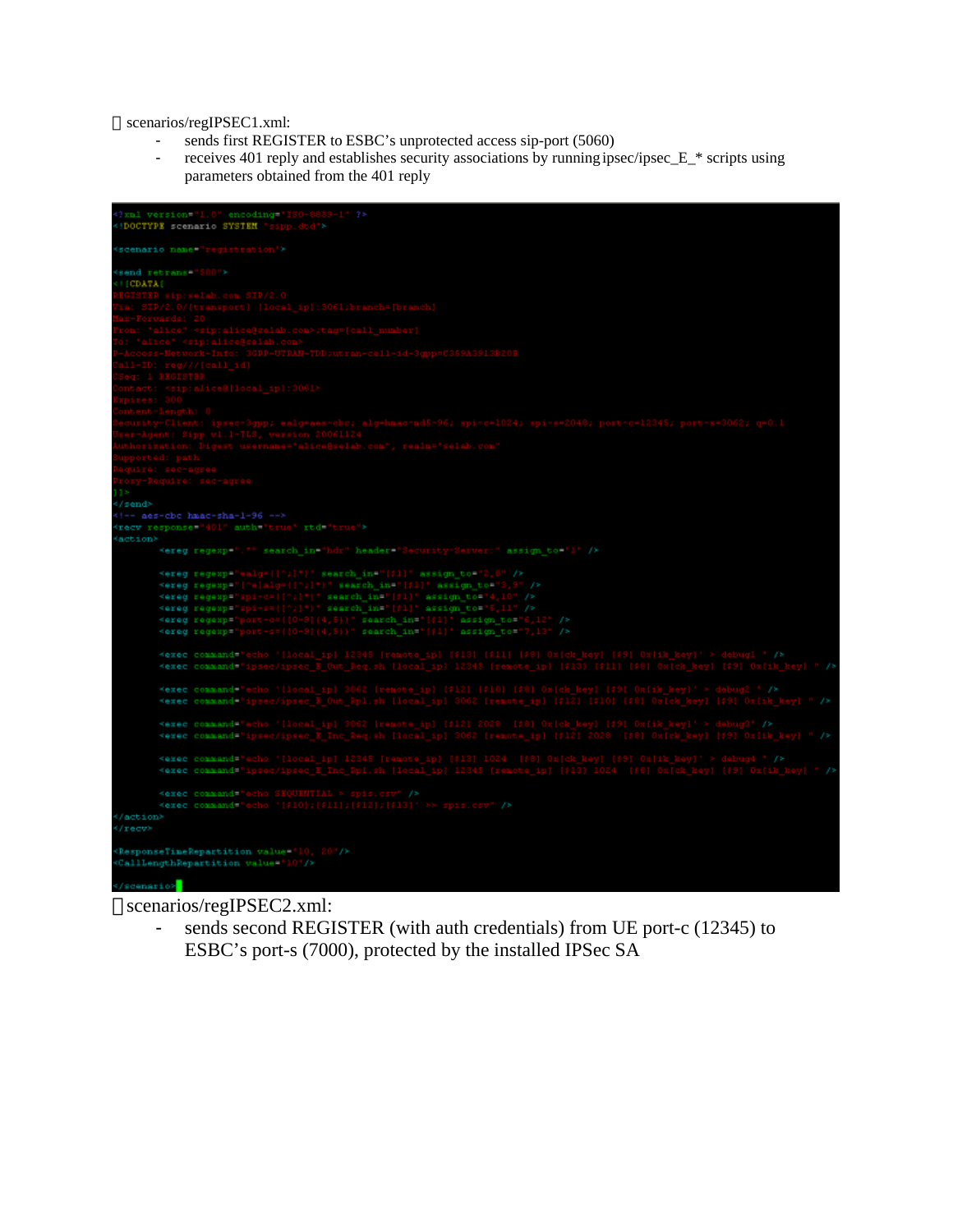

scenarios/regIPSEC3.xml:

- receives 200 OK on UE port-s (3062), protected by the installed IPSec SA



# <span id="page-7-0"></span>**3.2.2 Configuring OpenIMSCore**

Perform standard OpenIMSCore installation (see [http://www.openimscore.org/installation\\_guide](http://www.openimscore.org/installation_guide)).

In this case we changed the network domain to selab.com both in the ser\_ims and FHoSS config. User 'alice@selab.com' is provisioned using the HSS web interface, with secret key 'alice'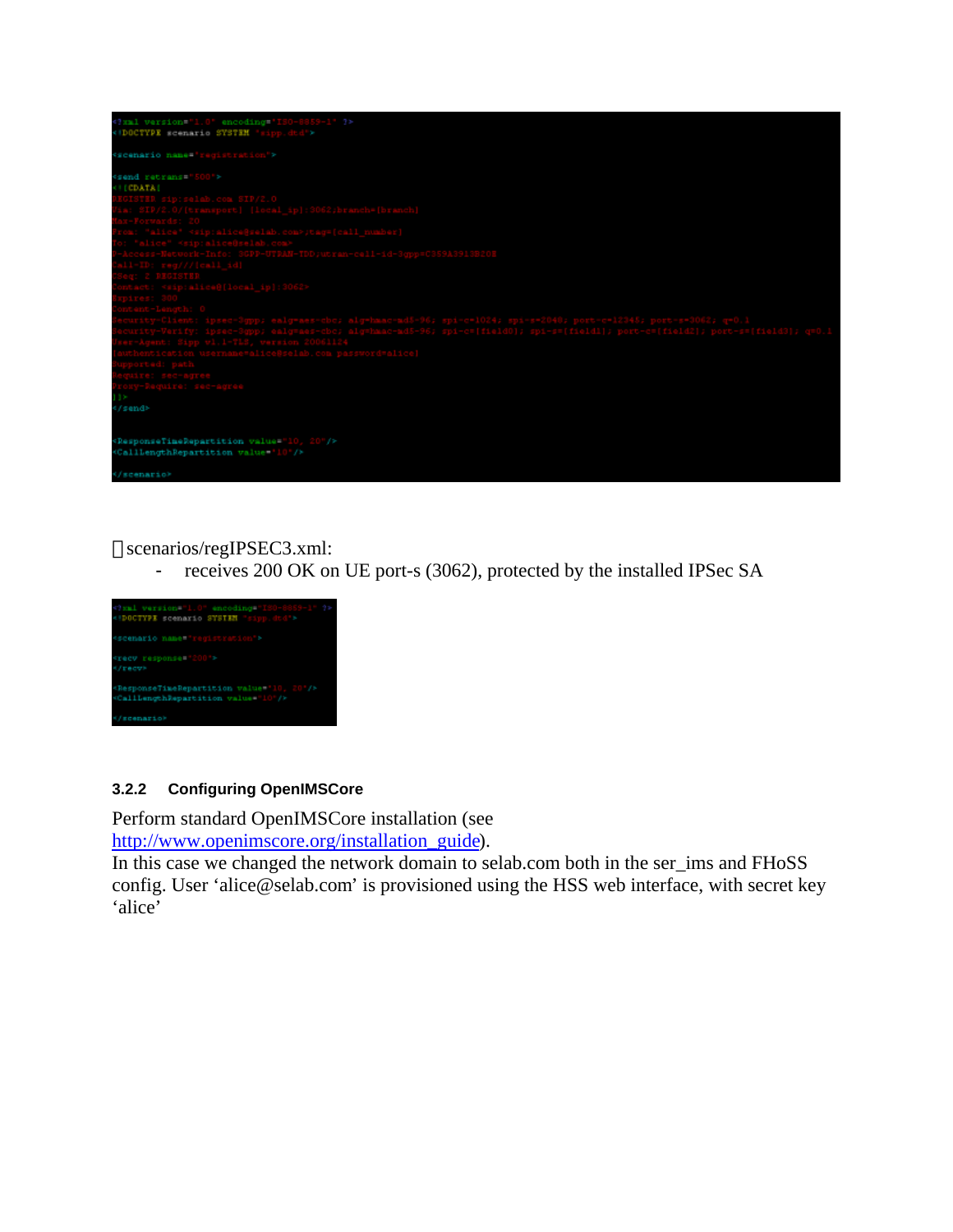# **3.3 Test Bed Diagrams**



Test bed 2:

<span id="page-8-0"></span>.

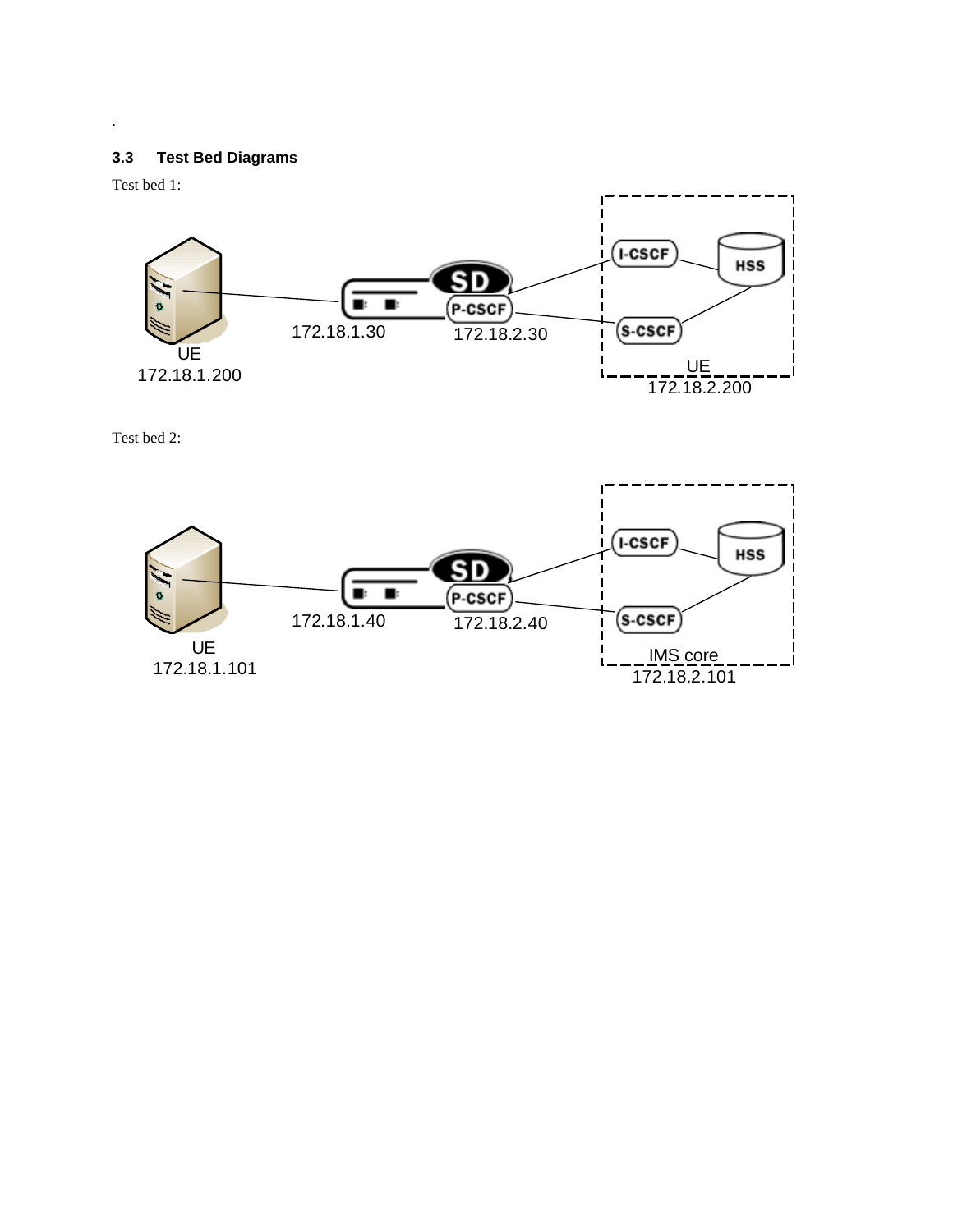# <span id="page-9-0"></span>**4 Sample Call Flows & Diagrams**

UE **NAT** SBC / B2BUA / P-CSCF **I-CSCF** S-CSCF (SM1) Register (SM1) Register (SM2) Register (SM3) Register Step 1: Registe (IMPU, IMPI) (SM4) 401 Auth\_Challenge (SM5) 401 Auth\_Challenge (SM6) 401 Auth\_Challenge (SM6) 401 Auth\_Challenge tep 2: 401 Auth\_Challeng (IMPI. RAND. AUTN. IK. K) (SM7) Register (SM7) Register (SM8) Register (SM9) Register Step 3: REGISTER (IMPI. thentication Response (SM 10) 200 Auth\_OK (SM 11) 200 Auth\_OK (SM 12) 200 Auth\_OK (SM 12) 200 Auth\_OK Step 4:20 Auth\_OK

A registration flow using IMS-AKA is described in the following figure:

Please note that this activity did not include testing with UE behind NAT, but the call flow is similar.

The following zip file contains: a Wireshark capture logs (log.secured, log.sipd, sipmsg.log) support-info output of "show security ipsec sad M00:0 detail"

(Using test bed 2)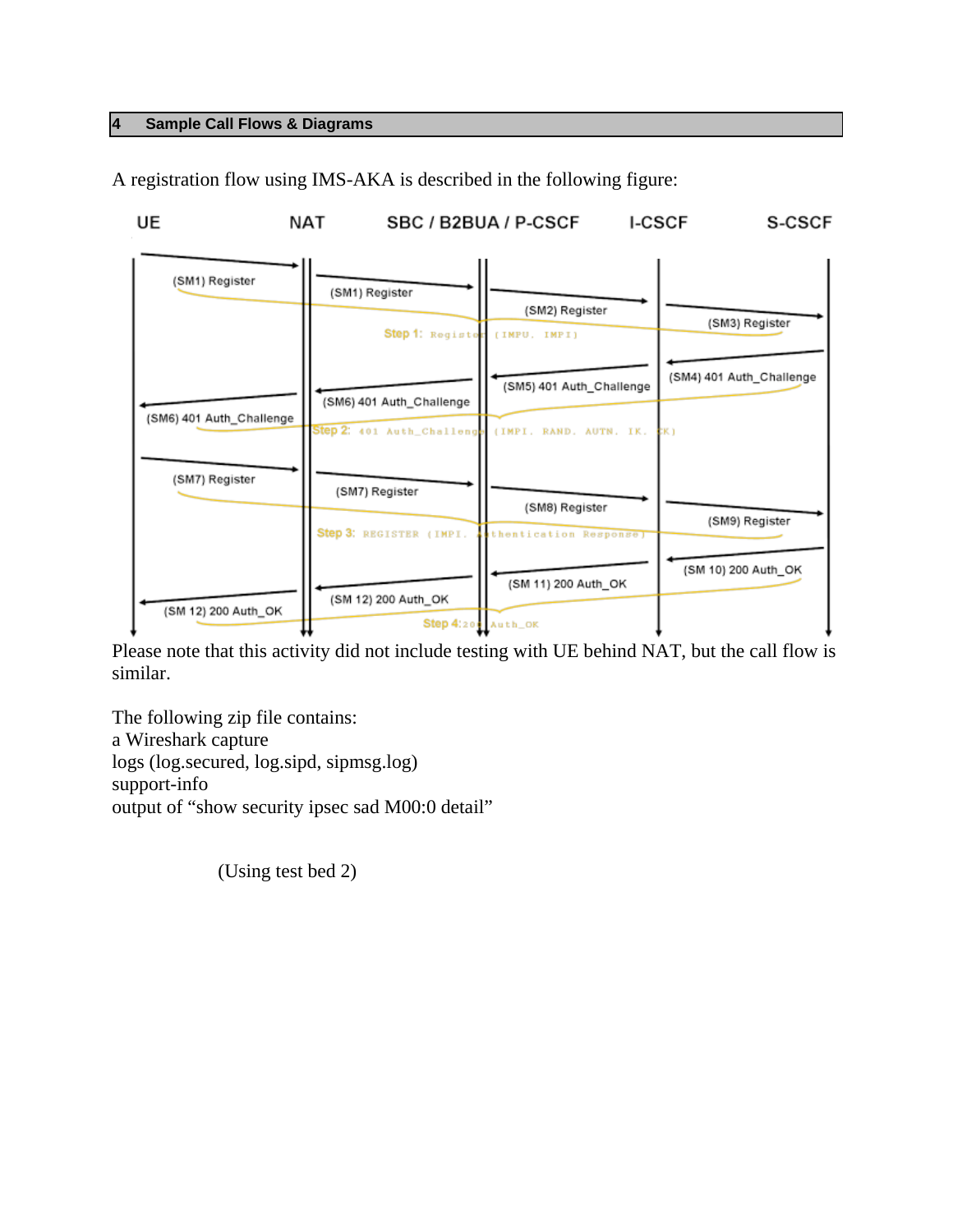| Me. - | Time                                                                                                                                                                      | Source                                                                                                                                                                                                                                                           | Destination                                                                           | Protocol                          | Irio                                                                                                                                                                          |  |  |  |
|-------|---------------------------------------------------------------------------------------------------------------------------------------------------------------------------|------------------------------------------------------------------------------------------------------------------------------------------------------------------------------------------------------------------------------------------------------------------|---------------------------------------------------------------------------------------|-----------------------------------|-------------------------------------------------------------------------------------------------------------------------------------------------------------------------------|--|--|--|
|       |                                                                                                                                                                           | <b><i><u>ALCOHOL: ALCOHOL: 2012 COM</u></i></b>                                                                                                                                                                                                                  |                                                                                       | <b>START</b>                      | Request: REGISTER Storopen-ims.test                                                                                                                                           |  |  |  |
|       | 0.597929                                                                                                                                                                  | 172.18.2.40                                                                                                                                                                                                                                                      | <b><i><u>ALCOHOL: UNITED</u></i></b><br>172.18.2.101                                  | <b>START</b><br><b>STP</b>        | Requester Regional Protection Test and<br>Request: REGISTER sip:open-imm.test                                                                                                 |  |  |  |
|       | <b>A. D. A. LALLY</b>                                                                                                                                                     | <b><i><u>Program and Contract Contract Contract Contract Contract Contract Contract Contract Contract Contract Contract Contract Contract Contract Contract Contract Contract Contract Contract Contract Contract Contract Contract </u></i></b>                 | <b><i><u>ALCOHOL: ALCOHOL:</u></i></b>                                                | 5.140                             | Request: REGISTER sin:scscf.open-ims.test:60                                                                                                                                  |  |  |  |
|       |                                                                                                                                                                           |                                                                                                                                                                                                                                                                  | <b><i>CONTRACTOR</i></b>                                                              | 5.140                             | <b>TOTAL DESIGNATI</b><br>tallenging the U                                                                                                                                    |  |  |  |
|       | 7 0.955143                                                                                                                                                                | 172.18.1.40                                                                                                                                                                                                                                                      | <b><i><u>Programment</u></i></b><br>172.18.1.101                                      | 5.1.15<br>STP.                    | – cha lenging the u<br><b>COMMENT COM</b><br>(0 bindings)<br>status: 401 Unauthorized - challenging the UE                                                                    |  |  |  |
|       | 84.091787                                                                                                                                                                 | 172, 18, 1, 101                                                                                                                                                                                                                                                  | 177 18.1.40                                                                           | $\overline{\mathbb{E}\mathbb{P}}$ | Request: REGESTER STOIGDEN-THS.test                                                                                                                                           |  |  |  |
|       | 9 4.859783                                                                                                                                                                | 172.18.2.40                                                                                                                                                                                                                                                      | 172.18.2.101                                                                          | SIP.                              | Request: REGISTER sip:open-ims.test                                                                                                                                           |  |  |  |
|       | <b>AND REPORT OF A STATE OF A</b><br><b>TELEVISION</b>                                                                                                                    | <b><i><u>PARTIES COMMUNISTIES COMMUNISTIES COMMUNISTIES COMMUNISTIES COMMUNISTIES COMMUNISTIES COMMUNISTIES COMMUNISTIES COMMUNISTIES COMMUNISTIES COMMUNISTIES COMMUNISTIES COMMUNISTIES COMMUNISTIES COMMUNISTIES COMMUNISTIES COM</u></i></b><br>199315-00101 | <b><i><u>ALCOHOL: WAS DIDNEY</u></i></b><br><b><i><u>ALCOHOL: WEBSITE</u></i></b>     | <b>STEP</b><br><b>STEP</b>        | Request a Replace of Dascell connection (as Conco<br><b>CLEAR IN THE REAL</b><br><b>STATISTICS</b> CONTROL                                                                    |  |  |  |
|       |                                                                                                                                                                           |                                                                                                                                                                                                                                                                  | <b>DATE IN THE U</b>                                                                  | $\sim$                            | - SAR succestul and registrar saves                                                                                                                                           |  |  |  |
|       | 11 5.181140                                                                                                                                                               | 172.18.1.40                                                                                                                                                                                                                                                      | 172.18.1.101                                                                          | <b>STP</b>                        | Status: 200 OK - SAR succesful and registrar saved<br>(1 bindings)                                                                                                            |  |  |  |
|       |                                                                                                                                                                           | E Frame 8 (1096 bytes on wire, 1096 bytes captured)                                                                                                                                                                                                              |                                                                                       |                                   |                                                                                                                                                                               |  |  |  |
|       | in Linux cooked capture                                                                                                                                                   |                                                                                                                                                                                                                                                                  |                                                                                       |                                   |                                                                                                                                                                               |  |  |  |
|       |                                                                                                                                                                           |                                                                                                                                                                                                                                                                  | = Internet Protocol, Src: 172.18.1.101 (172.18.1.101), DSt: 172.18.1.40 (172.18.1.40) |                                   |                                                                                                                                                                               |  |  |  |
|       |                                                                                                                                                                           | <b>E Encapsulating Security Payload</b>                                                                                                                                                                                                                          |                                                                                       |                                   |                                                                                                                                                                               |  |  |  |
|       |                                                                                                                                                                           |                                                                                                                                                                                                                                                                  | a user patagram Protocol, src Port: italk (12345), pst Port: afs3-fileserver (7000)   |                                   |                                                                                                                                                                               |  |  |  |
|       | E Session Initiation Protocol                                                                                                                                             |                                                                                                                                                                                                                                                                  |                                                                                       |                                   |                                                                                                                                                                               |  |  |  |
|       | E Message Header                                                                                                                                                          | m Request-Line: REGISTER sip:coen-ims.test SIP/2.0                                                                                                                                                                                                               |                                                                                       |                                   |                                                                                                                                                                               |  |  |  |
|       |                                                                                                                                                                           |                                                                                                                                                                                                                                                                  | E V1a: SIP/2.0/UDP 172.18.1.101:3062;branch=z9h6dbK-10471-1-0                         |                                   |                                                                                                                                                                               |  |  |  |
|       | Max-Porwards: 20                                                                                                                                                          |                                                                                                                                                                                                                                                                  |                                                                                       |                                   |                                                                                                                                                                               |  |  |  |
|       |                                                                                                                                                                           | E From: "alice" caip:alice@open-imm.test>;tage1                                                                                                                                                                                                                  |                                                                                       |                                   |                                                                                                                                                                               |  |  |  |
|       |                                                                                                                                                                           | m To: "alice" <sip:alice@open-ims.test></sip:alice@open-ims.test>                                                                                                                                                                                                |                                                                                       |                                   |                                                                                                                                                                               |  |  |  |
|       |                                                                                                                                                                           |                                                                                                                                                                                                                                                                  | P-Access-Network-Info: 3GPP-UTRAN-TDD; Utran-call-fd-3gpp=C359A3913820E               |                                   |                                                                                                                                                                               |  |  |  |
|       |                                                                                                                                                                           | Call-ID: reg///1-104710172.18.1.101                                                                                                                                                                                                                              |                                                                                       |                                   |                                                                                                                                                                               |  |  |  |
|       | H CS001 2 REGISTER                                                                                                                                                        |                                                                                                                                                                                                                                                                  |                                                                                       |                                   |                                                                                                                                                                               |  |  |  |
|       |                                                                                                                                                                           | E Contact: <sip:alice@172.18.1.101:3062></sip:alice@172.18.1.101:3062>                                                                                                                                                                                           |                                                                                       |                                   |                                                                                                                                                                               |  |  |  |
|       | Expires: 300                                                                                                                                                              |                                                                                                                                                                                                                                                                  |                                                                                       |                                   |                                                                                                                                                                               |  |  |  |
|       | Content-Length: 0                                                                                                                                                         |                                                                                                                                                                                                                                                                  |                                                                                       |                                   |                                                                                                                                                                               |  |  |  |
|       | Security-Client: ipsec-3gpp; ealg=des-ede3-cbc; alg=hmac-sha-1-96; sp1-c=1024; sp1-s=2048; port-c=12345; port-s=3062; g=0.1                                               |                                                                                                                                                                                                                                                                  |                                                                                       |                                   |                                                                                                                                                                               |  |  |  |
|       | Security-verify: ipsec-3gpp; ealg-des-ede3-cbc; alg-hmac-sha-1-96; spi-c=2033; spi-s=2034; port-c=8000; port-s=7000; g=0.1<br>User-Agent: Sipp v1.1-TLS, version 20061124 |                                                                                                                                                                                                                                                                  |                                                                                       |                                   |                                                                                                                                                                               |  |  |  |
|       |                                                                                                                                                                           |                                                                                                                                                                                                                                                                  |                                                                                       |                                   | m [truncated] Authorization: pigest username="alice@coen-ims.test".realm="open-ims.test".cnonce="6b8b4567".nc=00000001.gop=auth.uri="sip:172.18.1.40:7000".nonce="5Hfyrw/Bf9c |  |  |  |
|       | Supported: path                                                                                                                                                           |                                                                                                                                                                                                                                                                  |                                                                                       |                                   |                                                                                                                                                                               |  |  |  |
|       | hequire: sec-agree                                                                                                                                                        |                                                                                                                                                                                                                                                                  |                                                                                       |                                   |                                                                                                                                                                               |  |  |  |
|       | Proxy-Reguline: sec-agree                                                                                                                                                 |                                                                                                                                                                                                                                                                  |                                                                                       |                                   |                                                                                                                                                                               |  |  |  |
|       |                                                                                                                                                                           |                                                                                                                                                                                                                                                                  |                                                                                       |                                   |                                                                                                                                                                               |  |  |  |

The Wireshark capture contains a successful registration, where the encrypted REGISTER and 200 OK are decrypted using the keys obtained from the 401 reply after the appropriate key expansion (required for HMAC-SHA1 and 3DES as per). This can be achieved by configuring the ESP preferences in Wireshark as follows:

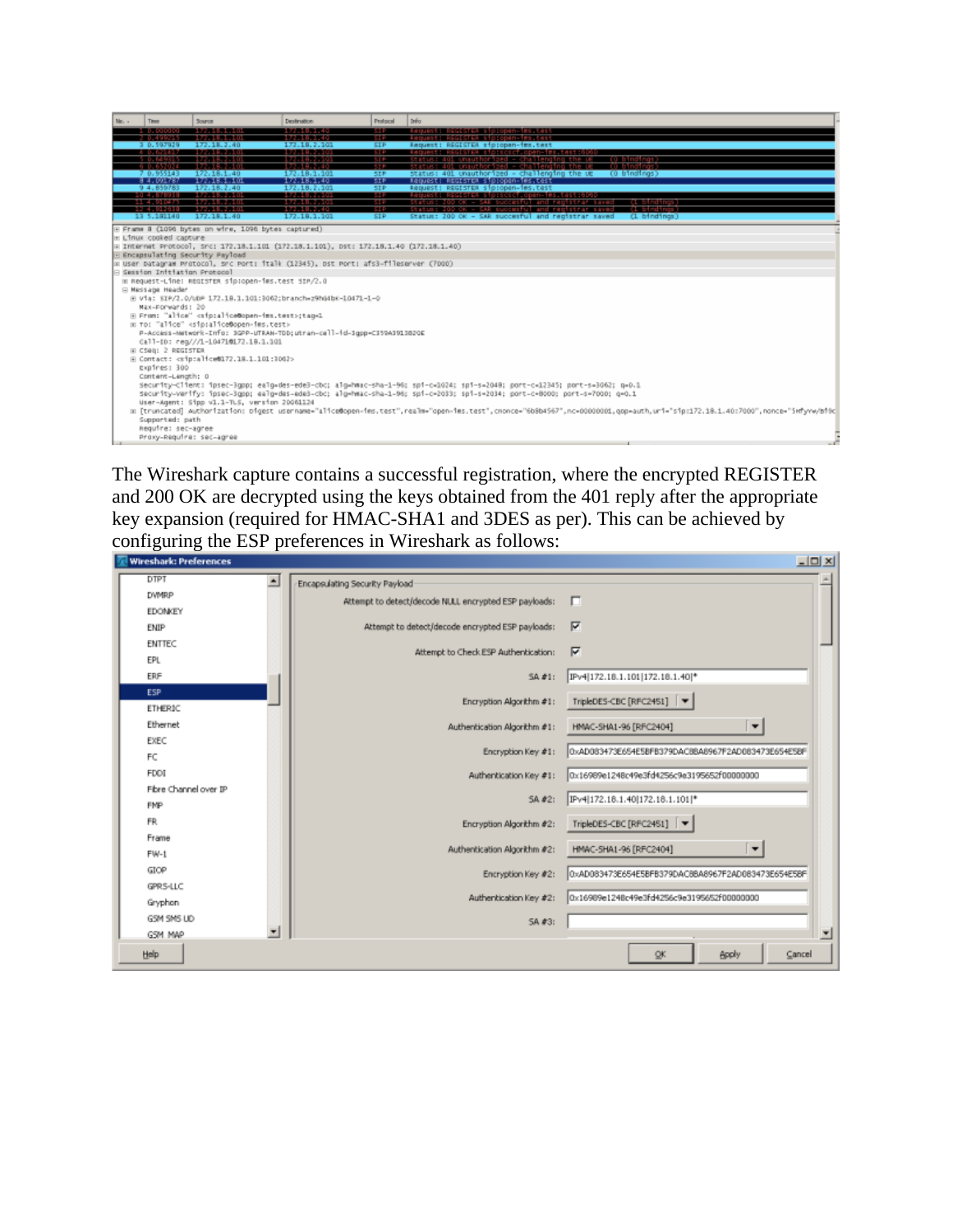# <span id="page-11-0"></span>**5 Test Configuration and Debugging**

# **5.1 ESBC Sample Configuration**

<span id="page-11-1"></span>Configure ESBC as P-CSCF Xnet: Professional Services > EMEA, Systems Engineering > Technical Documents > Made in EMEA > P-CSCF Configuration Guidelines v1 3.pdf

security > ims-aka-profile

| imó~áka~profile       |                           |
|-----------------------|---------------------------|
| ກສທຣ                  | 刀扇彦肌                      |
| protected-client-port | 0000                      |
| protected-server-port | 7000.                     |
| encr-slg-list         | aes-che des-ede3-che      |
| auth-alg-list         | hmac-sha-1-96 hmac-md5-96 |

# sip-interface

o Enable ims-aka-feature and configure sip-port > ims-aka-profile

| sip-interface      |             |  |  |
|--------------------|-------------|--|--|
| state              | enabled     |  |  |
| realm-id           | access1     |  |  |
| description        |             |  |  |
| sip-port           |             |  |  |
| address            | 172.18.1.30 |  |  |
| port               | 5060        |  |  |
| transport-protocol | UDP         |  |  |
| tls-profile        |             |  |  |
| allow-anonymous    | registered  |  |  |
| ims-aka-profile    | test        |  |  |
| ims-aka-feature    | enabled     |  |  |

security > ipsec > security-policy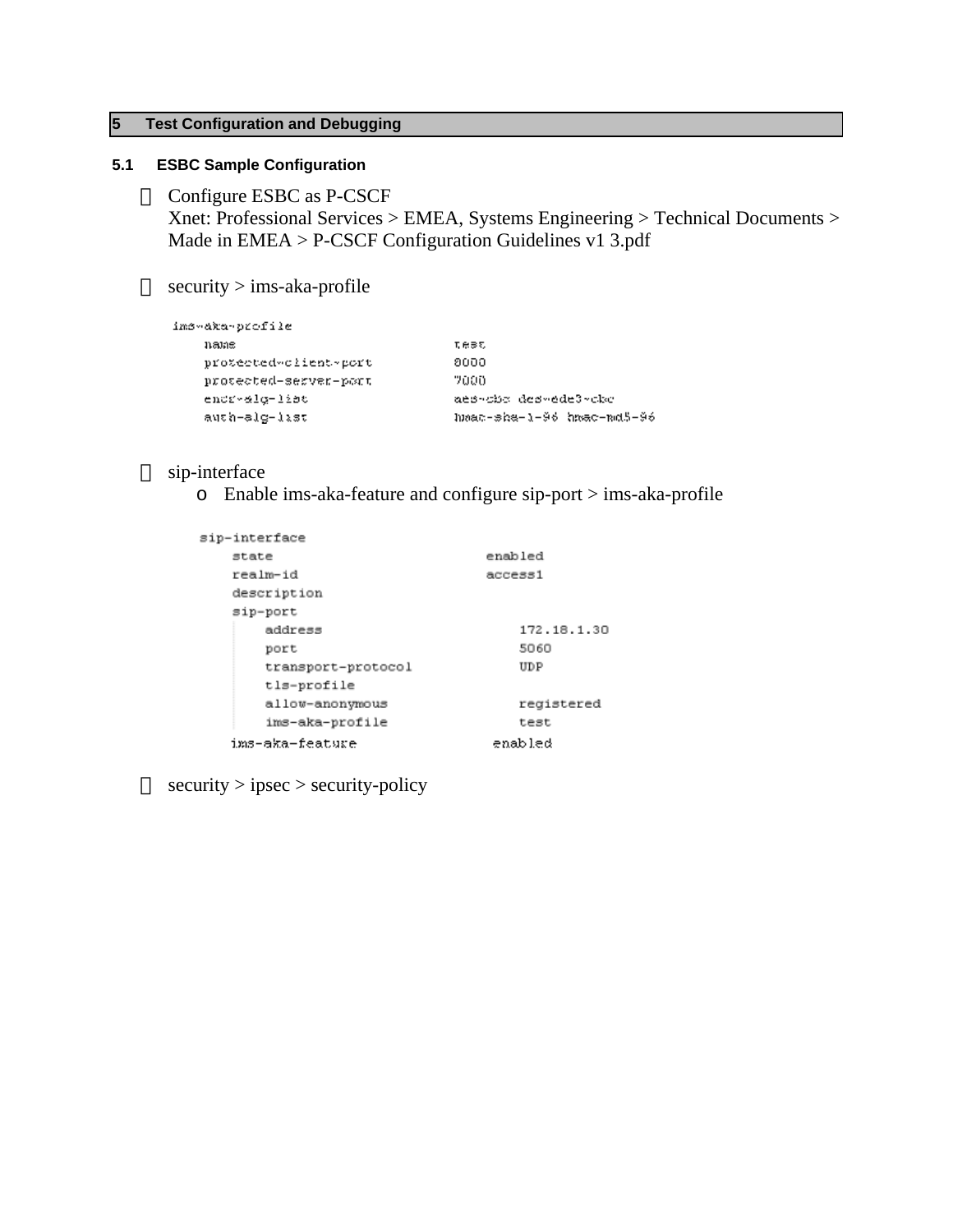| security-policy               |        |                 |                               |                   |                 |
|-------------------------------|--------|-----------------|-------------------------------|-------------------|-----------------|
| name                          | poll   |                 | security-policy               |                   |                 |
| network-interface             | MOO: O |                 | 21/02/16                      | p <sub>0</sub> 12 |                 |
| priority                      | o      |                 | network-interface             | MOO: O            |                 |
| local-ip-addr-match           |        | 172.18.1.30     | priority                      | 1                 |                 |
| remote-ip-addr-match          |        | 172.18.1.0      | local-ip-addr-match           |                   | 172.18.1.30     |
| local-port-match              | 5060   |                 | remote-ip-addr-match          |                   | 172.18.1.0      |
| remote-port-match             | o      |                 | local-port-match              | $\Box$            |                 |
| trans-protocol-match          | ALL    |                 | remote-port-match             | o                 |                 |
| direction                     | both   |                 | trans-protocol-match          | ALL               |                 |
| local-ip-mask                 |        | 255.255.255.255 | direction                     | both              |                 |
| remote-ip-mask                |        | 255.255.255.0   | local-ip-mask                 |                   | 255.255.255.255 |
| action                        | allow  |                 | remote-ip-mask                |                   | 255.255.255.0   |
| ike-sainfo-name               |        |                 | action                        | ipsec             |                 |
| outbound-sa-fine-grained-mask |        |                 | ike-sainfo-name               |                   |                 |
| $local-ip-mark$               |        | 255.255.255.255 | outbound-sa-fine-grained-mask |                   |                 |
| remote-ip-mask                |        | 255.255.255.255 | $local-up-mask$               |                   | 255.255.255.255 |
| local-port-mask               |        | o               | remote-ip-mask                |                   | 255.255.255.255 |
| remote-port-mask              |        | O               | local-port-mask               |                   | 65535           |
| trans-protocol-mask           |        | O               | remote-port-mask              |                   | 65535           |
| valid                         |        | enabled         | trans-protocol-mask           |                   | o               |
| vlan-mask                     |        | OXFFF           | valid                         |                   | enabled         |
|                               |        |                 | vlan-mask                     |                   | OXFFF           |

# Add a sip-feature for "sec-agree"

| sip-feature                 |           |
|-----------------------------|-----------|
| name                        | sec-agree |
| realm                       |           |
| support-mode-inbound        | Pass      |
| require-mode-inbound        | Pass      |
| proxy-require-mode-inbound  | Pass      |
| support-mode-outbound       | Pass      |
| require-mode-outbound       | Pass      |
| proxy-require-mode-outbound | Pass      |
|                             |           |

## **HA :security > IPSec > ipsec-global-config**

In addition to the normal HA config ,for IMS-AKA feature ,configure red-ipsec-port, redmax-trans, red-sync-start-time, red-sync-comp-time.

The following snapshot gives steps to configure basic HA with IMS-AKA.

| connecticut(system)# redundancy                                      |  |  |  |  |  |  |
|----------------------------------------------------------------------|--|--|--|--|--|--|
| connecticut(redundancy)# select                                      |  |  |  |  |  |  |
| connecticut(redundancy)# peers                                       |  |  |  |  |  |  |
| connecticut(rdncy-peer)# name connecticut                            |  |  |  |  |  |  |
| connecticut(rdncy-peer)# type Primary                                |  |  |  |  |  |  |
| connecticut(rdncy-peer)# destinations                                |  |  |  |  |  |  |
| connecticut(rdncy-peer-dest)# address 169.254.1.1:9090               |  |  |  |  |  |  |
| connecticut(rdncy-peer-dest)# network-interface wancom1:0            |  |  |  |  |  |  |
| connecticut(rdncy-peer-dest)# done                                   |  |  |  |  |  |  |
| destination                                                          |  |  |  |  |  |  |
| address<br>169.254.1.1:9090                                          |  |  |  |  |  |  |
| network-interface<br>wancom $1:0$                                    |  |  |  |  |  |  |
| $\frac{1}{2}$ connecticut(rdncy-peer-dest)# address 169.254.2.1:9090 |  |  |  |  |  |  |
| connecticut(rdncy-peer-dest)# network-interface wancom2:0            |  |  |  |  |  |  |
| connecticut(rdncy-peer-dest)# done                                   |  |  |  |  |  |  |
| destination                                                          |  |  |  |  |  |  |
|                                                                      |  |  |  |  |  |  |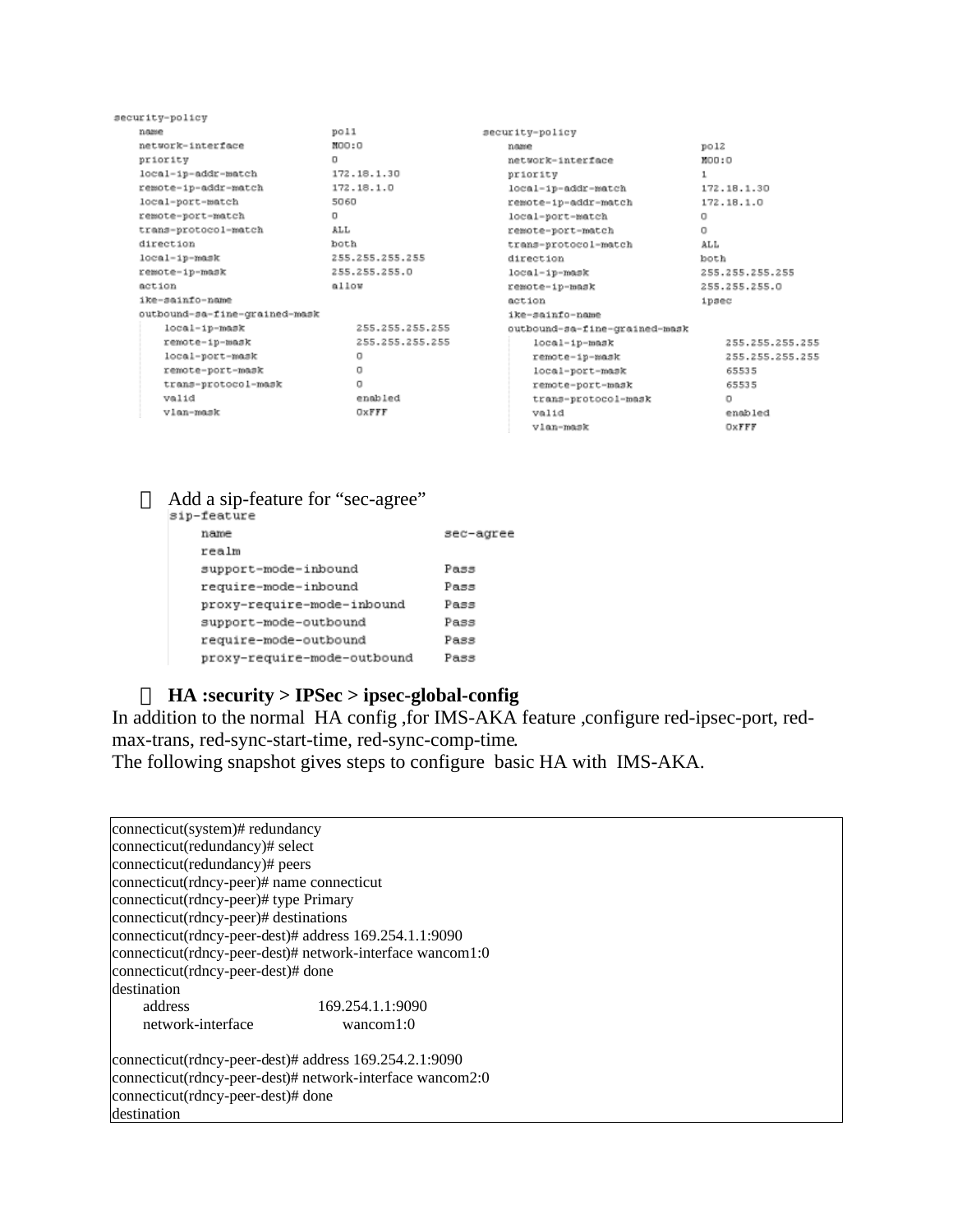| network-interface<br>wancom $2:0$<br>connecticut(rdncy-peer-dest)# exit |  |
|-------------------------------------------------------------------------|--|
|                                                                         |  |
|                                                                         |  |
|                                                                         |  |
| connecticut(rdncy-peer)# done                                           |  |
| peer                                                                    |  |
| connecticut<br>name                                                     |  |
| enabled<br>state                                                        |  |
| Primary<br>type                                                         |  |
| destination                                                             |  |
| address<br>169.254.1.1:9090                                             |  |
| network-interface<br>wancom1:0                                          |  |
| destination                                                             |  |
| address<br>169.254.2.1:9090                                             |  |
| network-interface<br>wancom $2:0$                                       |  |
|                                                                         |  |
| connecticut(rdncy-peer)# name delaware                                  |  |
| connecticut(rdncy-peer)# type Secondary                                 |  |
| connecticut(rdncy-peer)# destinations                                   |  |
| connecticut(rdncy-peer-dest)# address 169.254.1.2:9090                  |  |
| connecticut(rdncy-peer-dest)# network-interface wancom1:0               |  |
| connecticut(rdncy-peer-dest)# done                                      |  |
| destination <sup>^</sup> M                                              |  |
| address<br>169.254.1.2:9090                                             |  |
| network-interface<br>wancom1:0                                          |  |
| connecticut(rdncy-peer-dest)# address 169.254.2.2:9090                  |  |
| connecticut(rdncy-peer-dest)# network-interface wancom2:0               |  |
| connecticut(rdncy-peer-dest)# done                                      |  |
| destination                                                             |  |
| address<br>169.254.2.2:9090                                             |  |
| network-interface<br>wancom2:0                                          |  |
| connecticut(rdncy-peer-dest)# exit                                      |  |
| connecticut(rdncy-peer)# done                                           |  |
| peer <sup>^</sup> M                                                     |  |
| delaware<br>name                                                        |  |
| enabled<br>state                                                        |  |
| Secondary                                                               |  |
| type<br>destination                                                     |  |
| 169.254.1.2:9090<br>address                                             |  |
| network-interface<br>wancom1:0                                          |  |
| destination <sup>^</sup> M                                              |  |
| address<br>169.254.2.2:9090                                             |  |
| network-interface<br>wancom2:                                           |  |
|                                                                         |  |
| connecticut(rdncy-peer)# exit                                           |  |
| connecticut(redundancy)# done                                           |  |
| redundancy-config^M                                                     |  |
| state<br>enabled                                                        |  |
| <b>INFO</b><br>log-level                                                |  |
| health-threshold<br>75                                                  |  |
| emergency-threshold<br>50                                               |  |
| 9090<br>port                                                            |  |
| advertisement-time<br>500                                               |  |
| 21<br>percent-drift                                                     |  |
| initial-time<br>1250                                                    |  |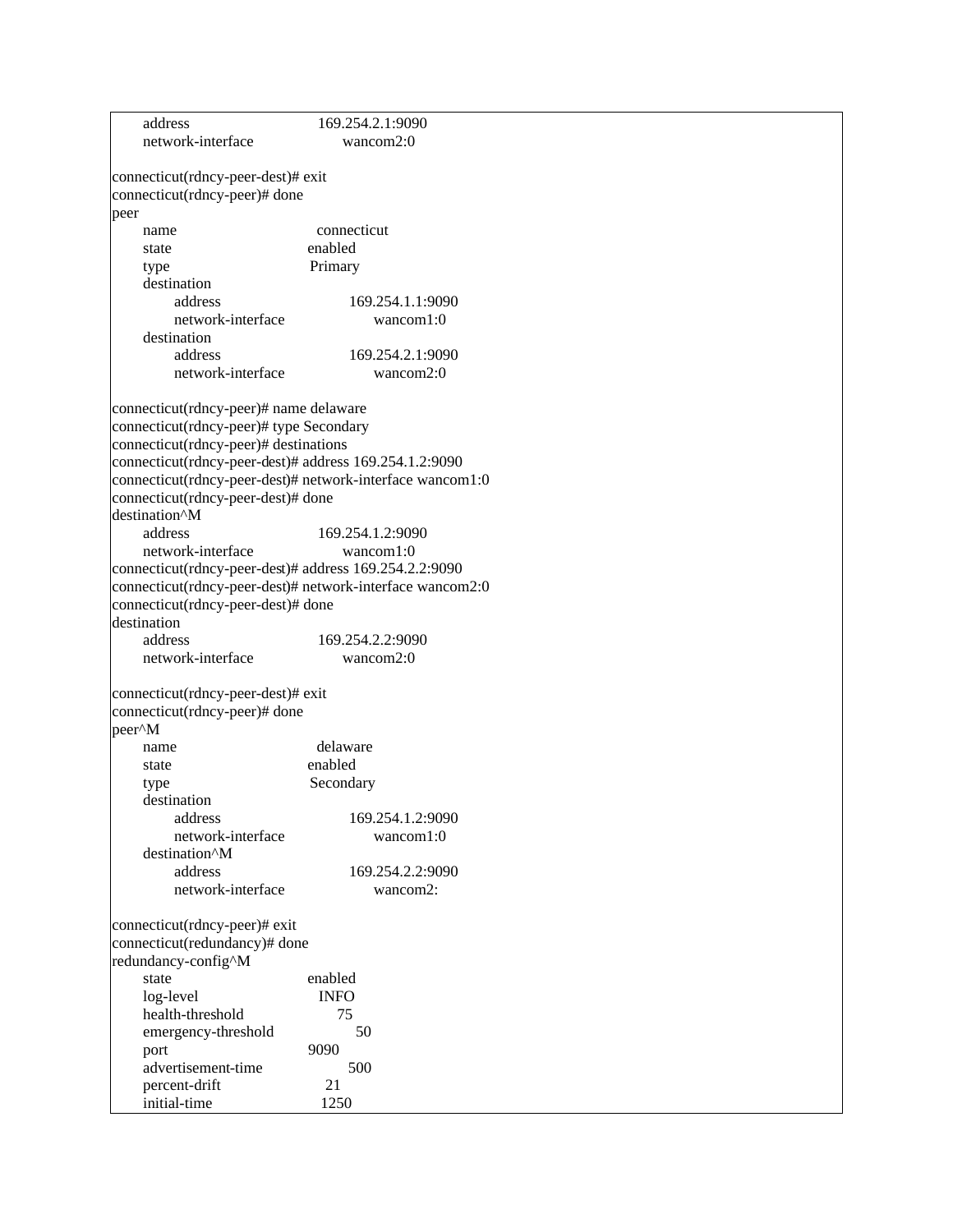|       | becoming-standby-time      | 180000              |                      |
|-------|----------------------------|---------------------|----------------------|
|       | becoming-active-time       | 100                 |                      |
|       | cfg-port                   | 1987                |                      |
|       | cfg-max-trans              | 10000               |                      |
|       | cfg-sync-start-time        | 5000                |                      |
|       | cfg-sync-comp-time         | 1000                |                      |
|       | gateway-heartbeat-interval | $\boldsymbol{0}$    |                      |
|       | gateway-heartbeat-retry    | $\boldsymbol{0}$    |                      |
|       | gateway-heartbeat-timeout  | $\mathbf{1}$        |                      |
|       | gateway-heartbeat-health   | $\boldsymbol{0}$    |                      |
|       | media-if-peercheck-time    | $\boldsymbol{0}$    |                      |
|       | peer^M                     |                     |                      |
|       | name                       | connecticut         |                      |
| state | enabled                    |                     |                      |
|       | type                       | Primary             |                      |
|       | destination                |                     |                      |
|       | address                    |                     | 169.254.1.1:9090     |
|       | network-interface          |                     | wancom1:0            |
|       | destination                |                     |                      |
|       | address                    |                     |                      |
|       |                            |                     | 169.254.2.1:9090     |
|       | network-interface          |                     | wancom2:0            |
|       | peer                       |                     |                      |
|       | name                       | delaware            |                      |
|       | state                      | enabled             |                      |
|       | type                       | Secondary           |                      |
|       | destination                |                     |                      |
|       | address                    |                     | 169.254.1.2:9090     |
|       | network-interface          |                     | wancom1:0            |
|       | destination                |                     |                      |
|       | address                    |                     | 169.254.2.2:9090     |
|       | network-interface          |                     | wancom2:0            |
|       | options                    |                     |                      |
|       | last-modified-by           |                     | admin@10.196.147.157 |
|       | last-modified-date         | 2018-08-08 05:25:18 |                      |
|       |                            |                     |                      |
|       |                            |                     |                      |
|       |                            |                     |                      |
|       |                            |                     |                      |
|       |                            |                     |                      |
|       |                            |                     |                      |
|       |                            |                     |                      |
|       |                            |                     |                      |
|       |                            |                     |                      |
|       |                            |                     |                      |
|       |                            |                     |                      |
|       |                            |                     |                      |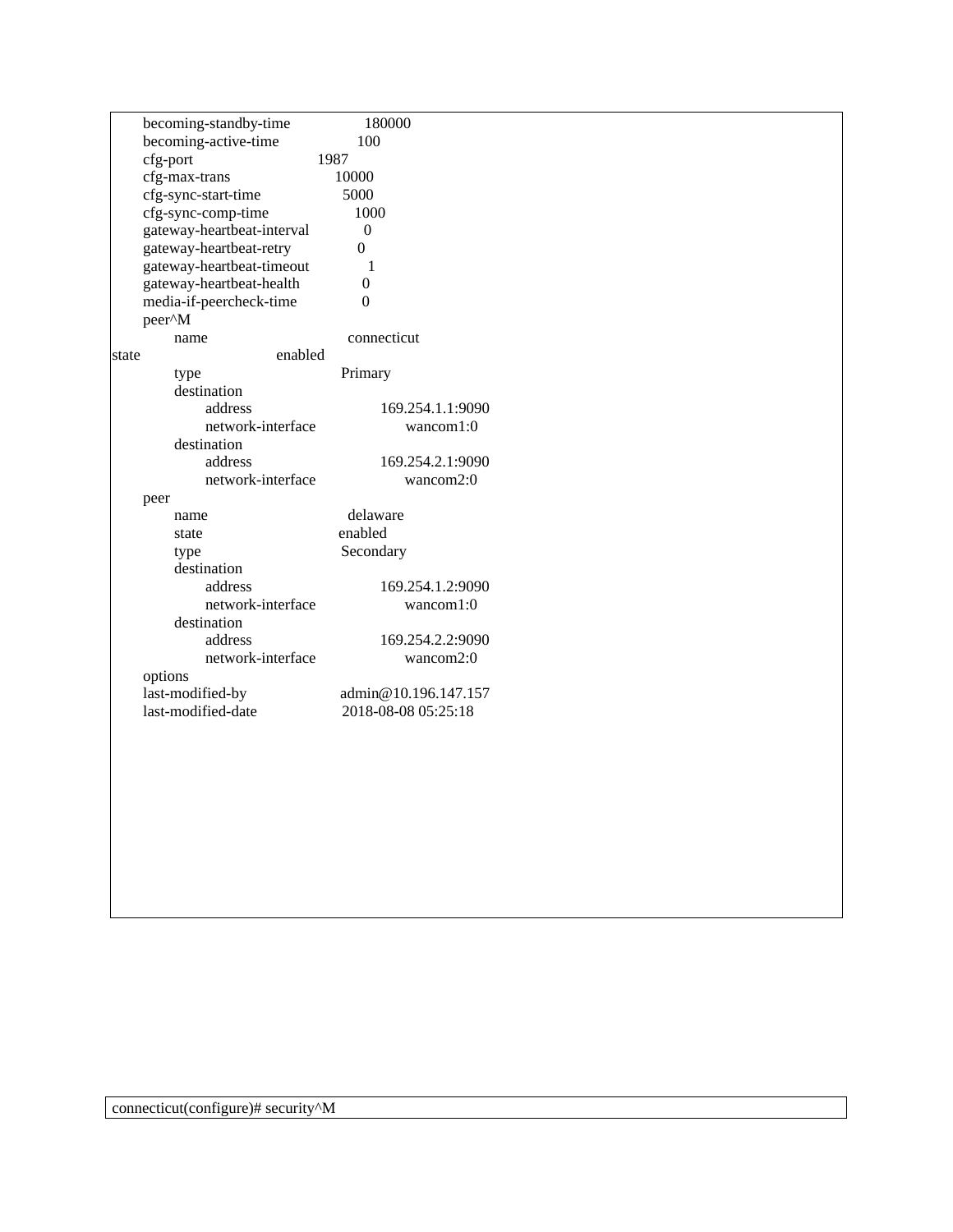| connecticut(security)# ipsec^M                          |                                        |  |  |  |  |
|---------------------------------------------------------|----------------------------------------|--|--|--|--|
| connecticut(ipsec)# ipsec-global-config^M               |                                        |  |  |  |  |
| connecticut(ipsec-global-config)# select^M              |                                        |  |  |  |  |
| connecticut(ipsec-global-config)# red-ipsec-port 1994^M |                                        |  |  |  |  |
| connecticut(ipsec-global-config)# done^M                |                                        |  |  |  |  |
| ipsec-global-config^M                                   |                                        |  |  |  |  |
| red-ipsec-port                                          | 1994^M                                 |  |  |  |  |
| red-max-trans                                           | $10000^{\circ}$ M                      |  |  |  |  |
| red-sync-start-time                                     | 5000 <sup><math>\lambda</math></sup> M |  |  |  |  |
| red-sync-comp-time                                      | $1000^{\circ}$ M                       |  |  |  |  |
| rekey-on-sn-overflow                                    | enabled <sup>^</sup> M                 |  |  |  |  |
| options                                                 | $^{\wedge}$ M                          |  |  |  |  |
| last-modified-by                                        | admin@10.196.147.157^M                 |  |  |  |  |
| last-modified-date                                      | 2018-08-08 05:25:01^M                  |  |  |  |  |



# <span id="page-15-0"></span>**5.2 ACLI Commands and Statistical Definitions**

Below are sample output for ACLI show commands.

| # show sa stats ims-aka                                                 |                 |          |                      |              |
|-------------------------------------------------------------------------|-----------------|----------|----------------------|--------------|
| $12:35:03-191$                                                          |                 |          |                      |              |
| SA Statistics                                                           |                 |          | $---$ Lifetime $---$ |              |
|                                                                         |                 | Recent   |                      | Total PerMax |
| IMS-AKA Statistics                                                      |                 |          |                      |              |
| ADD-SA Req Rcvd                                                         |                 | 0        | 0                    | 0            |
| ADD-SA Success Resp Sent                                                |                 | $\Omega$ | $\mathbf 0$          | 0            |
| ADD-SA Fail Resp Sent                                                   |                 | $\Omega$ | $\Omega$             | $\Omega$     |
| DEL-SA Reg Rcvd                                                         |                 | $\Omega$ | $\Omega$             | $\Omega$     |
| DEL-SA Success Resp Sent                                                |                 | $\Omega$ | $\Omega$             | 0            |
| DEL-SA Fail Resp Sent                                                   |                 | $\Omega$ | $\Omega$             | 0            |
| SA Added                                                                |                 | $\Omega$ | 0                    | 0            |
| SA Add Failed                                                           |                 | $\Omega$ | $\Omega$             | $\Omega$     |
| SA Deleted                                                              |                 | $\Omega$ | $\Omega$             | $\Omega$     |
| SA Delete Failed                                                        |                 | $\cap$   | $\Omega$             | $\Omega$     |
| Displaying SA's that match the following criteria -<br>spi<br>direction | : any<br>: both |          |                      |              |
| ipsec-proto                                                             | : any           |          |                      |              |
| src-addr-prefix                                                         | : any           |          |                      |              |
| src-port                                                                | : any           |          |                      |              |
|                                                                         |                 |          |                      |              |
| dst-addr-prefix                                                         | : any           |          |                      |              |
| dst-port                                                                | : any           |          |                      |              |
| trans-proto                                                             | : ALL           |          |                      |              |
| Inbound, SPI: 2033                                                      |                 |          |                      |              |
| destination-address                                                     | : 172.18.1.40   |          |                      |              |
| vlan-id                                                                 | $\colon 0$      |          |                      |              |
| ipsec-protocol                                                          | $:$ ESP         |          |                      |              |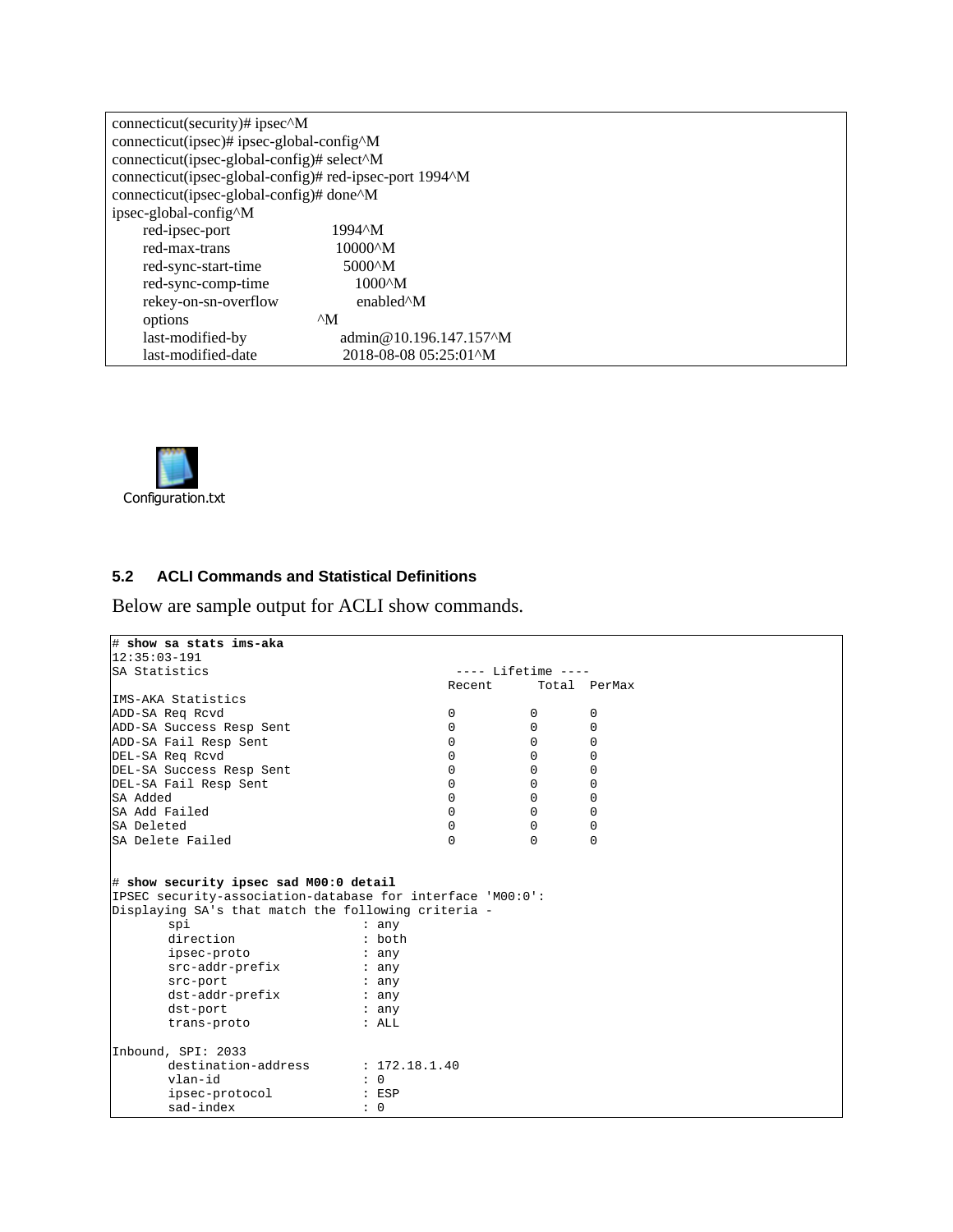encr-algo : 3des<br>auth-algo : hmac : hmac-shal match fields: src-ip : 172.18.1.101<br>dst-ip : 172.18.1.40  $: 172.18.1.40$ <br> $: 3062$ src-port : 3062<br>dst-port : 8000 dst-port : 80<br>
vlan-id : 0 vlan-id : 0<br>trans-proto : ALL trans-proto mask fields: src-ip : 255.255.255.255<br>dst-ip : 255.255.255.255  $: 255.255.255.255$ src-port : 1<br>dst-port : 1 dst-port : 1<br>vlan-id : 0 vlan-id : 0<br>protocol : 0 protocol flags -26932080, ls: 40000000 byte count limit hard ms: 0xFFFFFFFF, hard ls: 0xFFFFFFFF soft ms: 0xFFFFFFFF, soft ls: 0xFFFFFFFF hard limit hard: 0xFFFFFFFF, soft: 0xFFFFFFFF  $\sec \pi s : 0x$  0,  $\sec 1s : 0x$  0 Inbound, SPI: 2034  ${\tt destination-address} \qquad \qquad :\; 172.18.1.40$   $\verb|vlan-id| \qquad \qquad :\; 0$ vlan-id : 0 ipsec-protocol : ESP sad-index : 1 encr-algo auth-algo : hmac-shal match fields: src-ip : 172.18.1.101<br>dst-ip : 172.18.1.40  $: 172.18.1.40$   $: 12345$ src-port : 1234<br>dst-port : 7000 dst-port : 70<br>
vlan-id : 0 vlan-id : 0<br>trans-proto : ALL trans-proto mask fields: src-ip : 255.255.255.255 dst-ip : 255.255.255.255<br>src-port : 1 src-port : 1<br>dst-port : 1 dst-port : 1<br>vlan-id : 0 vlan-id protocol : 0 flags - 26932080, ls: 40000000 byte count limit hard ms: 0xFFFFFFFF, hard ls: 0xFFFFFFFF soft ms: 0xFFFFFFFF, soft ls: 0xFFFFFFFF hard limit hard: 0xFFFFFFFF, soft: 0xFFFFFFFF seq ms: 0x 0, seq ls: 0x 0 Outbound, SPI: 2048 source-address : 172.18.1.40<br>destination-address : 172.18.1.101 destination-address : 172.1<br>source-port : 8000 source-port : 8000 destination-port : 306<br>trans-proto : ALL trans-proto vlan-id : 0 sad-index : 0<br>encr-algo : 3des encr-algo auth-algo : hmac-shal<br>mtu : 1428  $: 1428$ flags - 0x 293000040000000 byte count limit hard ms: 0xFFFFFFFF, hard ls: 0xFFFFFFFF soft ms: 0xFFFFFFFF, soft ls: 0xFFFFFFFF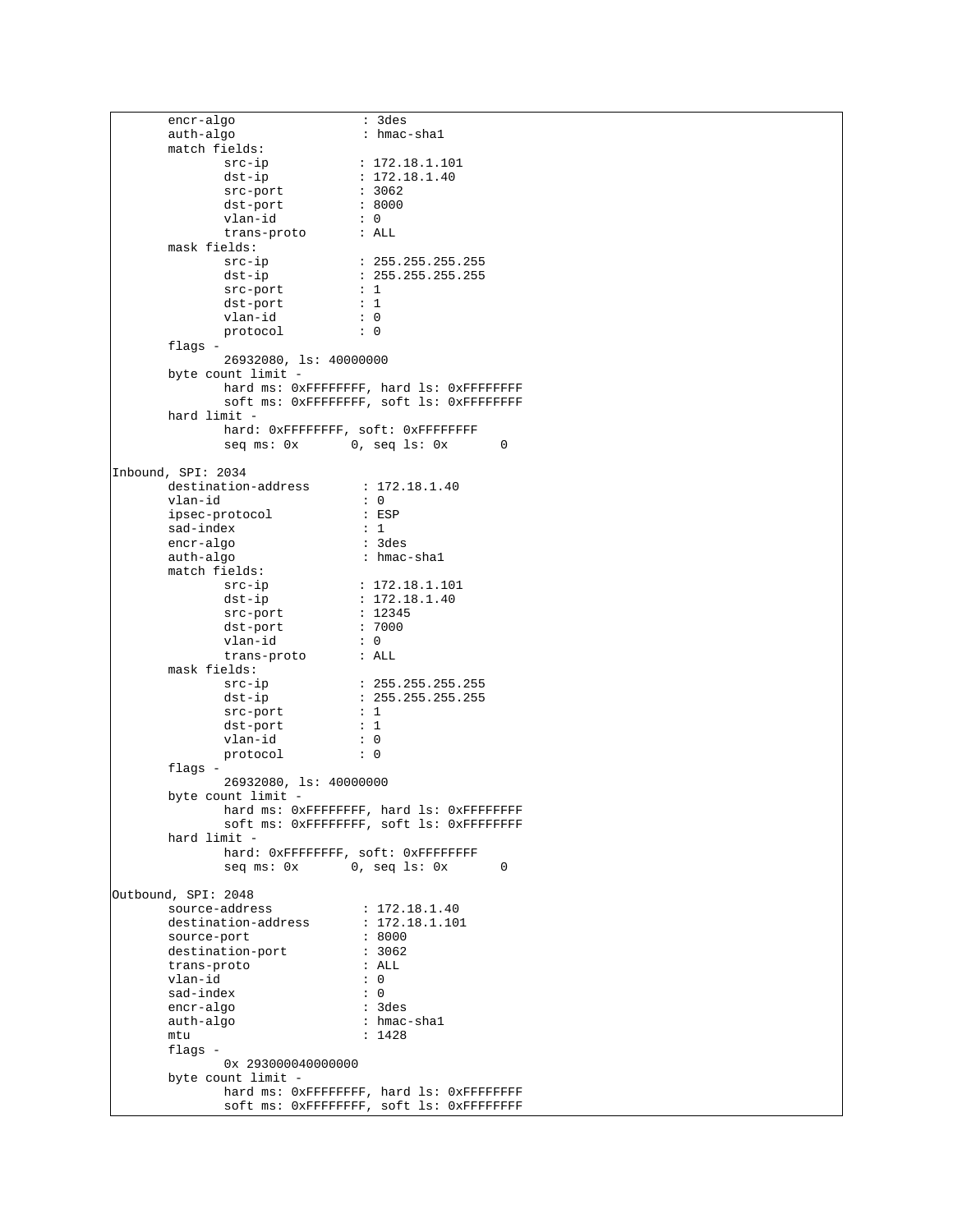```
time limit - 
                hard: 0xFFFFFFFF, soft: 0xFFFFFFFF
                seq ms: 0x 0, seq ls: 0x 1
Outbound, SPI: 1024
        source-address : 172.18.1.40<br>destination-address : 172.18.1.101
        destination-address : 172.1<br>source-port : 7000
       source-port : 7000<br>destination-port : 12345
       destination-port : 1234<br>trans-proto : ALL
       trans-proto
        vlan-id : 0<br>sad-index : 1
       sad-index
        encr-algo : 3des
                                    : hmac-shal
       mtu : 1428
        flags - 
               0x 293000040000000
        byte count limit - 
               hard ms: 0xFFFFFFFF, hard ls: 0xFFFFFFFF
                soft ms: 0xFFFFFFFF, soft ls: 0xFFFFFFFF
        time limit - 
               hard: 0xFFFFFFFF, soft: 0xFFFFFFFF
                                0, seq ls: 0x 0
# show security ipsec statistics M00:0 sad
<enter>
select all entries
select by direction
select by direction
direction select by direction<br>dst-addr-prefix select by remote ip
                               select by remote ip-address prefix
dst-port<br>ipsec-protocol select by ipsec protocol<br>select by ipsec protocol
                               select by ipsec protocol
spi select by security-policy-index<br>src-addr-prefix select by source ip address pref
                                select by source ip address prefix
src-port<br>trans-protocol select by transport protocol
                               select by transport protocol
```
#### <span id="page-17-0"></span>**5.3 Debugging Methodology and Techniques**

Check sipmsg.log, log.sipd, log.secured

Check keys in WWW-Authenticate header of 401 Unauthorized reply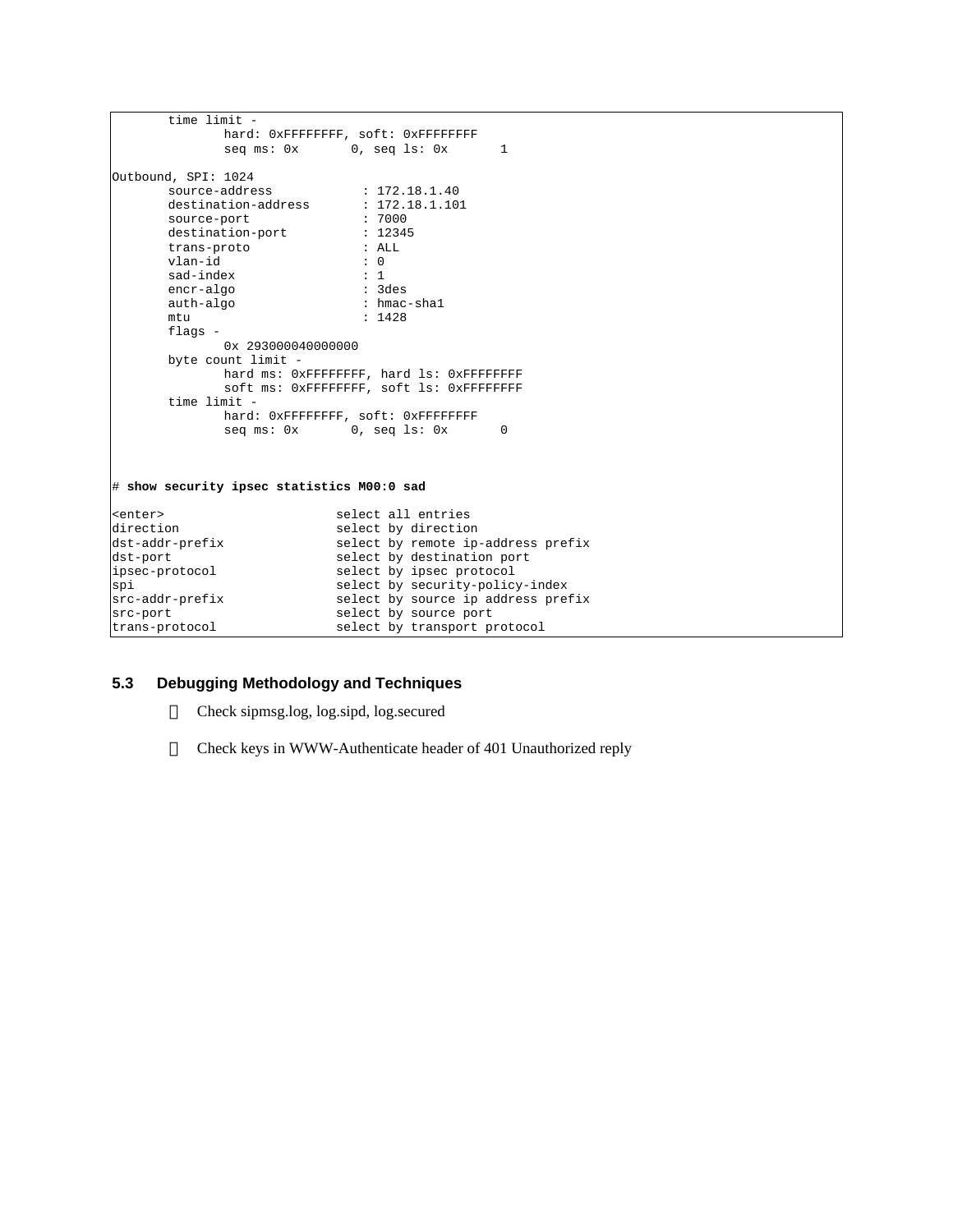|                                                                                                                          | <b>Time</b>                                                                                         | Source                                                       | Destination     | Protocol   | Info                                                      |  |  |
|--------------------------------------------------------------------------------------------------------------------------|-----------------------------------------------------------------------------------------------------|--------------------------------------------------------------|-----------------|------------|-----------------------------------------------------------|--|--|
|                                                                                                                          | 0.000000                                                                                            | 172.18.1.200                                                 | 172.18.1.30     | <b>SIP</b> | Request: REGISTER sip:selab.com                           |  |  |
|                                                                                                                          | 2 0.021029                                                                                          | 172.18.2.30                                                  | 172.18.2.200    | <b>SIP</b> | Request: REGISTER sip:selab.com                           |  |  |
|                                                                                                                          | 3 0 0 5 3 3 3 4                                                                                     | 172, 18, 2, 200                                              | 172, 18, 2, 200 | 5 DP       | Request: REGISTER sip:scscf.selab.com:6060                |  |  |
|                                                                                                                          | 4 0.091395                                                                                          | 172.18.2.200                                                 | 172.18.2.200    | <b>SIP</b> | CO bindi<br>Status: 401 Unauthorized - Challenging the UE |  |  |
|                                                                                                                          | 5 0.094747                                                                                          | 172.18.2.200                                                 | 172.18.2.30     | <b>SIP</b> | (0 bindi<br>Status: 401 Unauthorized - Challenging the UE |  |  |
|                                                                                                                          | 6 0.106982                                                                                          | 172.18.1.30                                                  | 172.18.1.200    | <b>SIP</b> | status: 401 Unauthorized - Challenging the UE<br>(0 bindi |  |  |
|                                                                                                                          | 7 3.278323                                                                                          | 172.18.1.200                                                 | 172.18.1.30     | ESP        | ESP (SPI=0x000007f4)                                      |  |  |
|                                                                                                                          | 8 3.302885                                                                                          | 172.18.2.30                                                  | 172.18.2.200    | <b>SIP</b> | Request: REGISTER sip:selab.com                           |  |  |
|                                                                                                                          | 9 3 3 3 0 9 5 1                                                                                     | 172, 18, 2, 200                                              | 172.18.2.200    | SIP        | Request: REGISTER sip:scscf.selab.com:6060                |  |  |
|                                                                                                                          | 10 3.374366                                                                                         | 172.18.2.200                                                 | 172.18.2.200    | SIP        | Status: 200 OK - SAR succesful and registrar saved        |  |  |
|                                                                                                                          | 11 3.377053                                                                                         | 172.18.2.200                                                 | 172.18.2.30     | SIP.       | Status: 200 OK - SAR succesful and registrar saved        |  |  |
|                                                                                                                          | 12 3.390161                                                                                         | 172.18.1.30                                                  | 172.18.1.200    | <b>ESP</b> | ESP (SPI=0x00000800)                                      |  |  |
|                                                                                                                          |                                                                                                     |                                                              |                 |            |                                                           |  |  |
| $\blacksquare$                                                                                                           |                                                                                                     |                                                              |                 |            |                                                           |  |  |
|                                                                                                                          |                                                                                                     |                                                              |                 |            |                                                           |  |  |
|                                                                                                                          |                                                                                                     | E Status-Line: SIP/2.0 401 unauthorized - Challenging the UE |                 |            |                                                           |  |  |
|                                                                                                                          | E Message Header                                                                                    |                                                              |                 |            |                                                           |  |  |
|                                                                                                                          | E Via: SIP/2.0/UDP 172.18.2.200; branch=z9hG4bK946c.06dee8b3.0                                      |                                                              |                 |            |                                                           |  |  |
|                                                                                                                          | @ Via: SIP/2.0/UDP 172.18.2.30:5060;branch=z9hG4bK1gjjmr101oqqkd4h86k1.1                            |                                                              |                 |            |                                                           |  |  |
|                                                                                                                          |                                                                                                     |                                                              |                 |            |                                                           |  |  |
|                                                                                                                          | H Via: SIP/2.0/UDP 172.18.1.200:3061;branch=z9hG4bK-2652-1-0                                        |                                                              |                 |            |                                                           |  |  |
|                                                                                                                          | E From: "alice" <sip:alice@selab.com>;tag=1</sip:alice@selab.com>                                   |                                                              |                 |            |                                                           |  |  |
|                                                                                                                          | E To: "alice" <sip:alice@selab.com>;tag=2e8bf7117c820435c098aa30eb5f8329-db02</sip:alice@selab.com> |                                                              |                 |            |                                                           |  |  |
|                                                                                                                          | Call-ID: reg///1-26520172.18.1.200                                                                  |                                                              |                 |            |                                                           |  |  |
|                                                                                                                          | <b>E CSeq: 1 REGISTER</b>                                                                           |                                                              |                 |            |                                                           |  |  |
| E WWW-Authenticate: Digest realm="selab.com", nonce="By5sarpq+oryBaxskcF72TxBrAo9lqAA01oL1Buf6Ts=", algorithm=AKAv1-MD5, |                                                                                                     |                                                              |                 |            |                                                           |  |  |
|                                                                                                                          | Authentication Scheme: Digest                                                                       |                                                              |                 |            |                                                           |  |  |
|                                                                                                                          |                                                                                                     |                                                              |                 |            |                                                           |  |  |
|                                                                                                                          |                                                                                                     | Realm: "selab.com"                                           |                 |            |                                                           |  |  |
|                                                                                                                          |                                                                                                     | Nonce Value: "8y5SaYpq+oYyBaxSkCF72TXBrAo9lQAA01oL18uf6Ts="  |                 |            |                                                           |  |  |
|                                                                                                                          |                                                                                                     | Algorithm: AKAv1-MD5                                         |                 |            |                                                           |  |  |
|                                                                                                                          |                                                                                                     | Cyphering Key: "c72b2e57fec27313517667577c47bc0d"            |                 |            |                                                           |  |  |
|                                                                                                                          |                                                                                                     | Integrity Key: "0db298d0698a543e38fbcd0edffe2c78"            |                 |            |                                                           |  |  |
|                                                                                                                          |                                                                                                     |                                                              |                 |            |                                                           |  |  |

And use them in Wireshark (Edit>Preferences>Protocols>ESP ...) to be able to decrypt IPSec packets

On a Linux UE, use *setkey -DpP* for dumping the security associations (SAD and SPD entries)

Using NULL encryption algorithm can help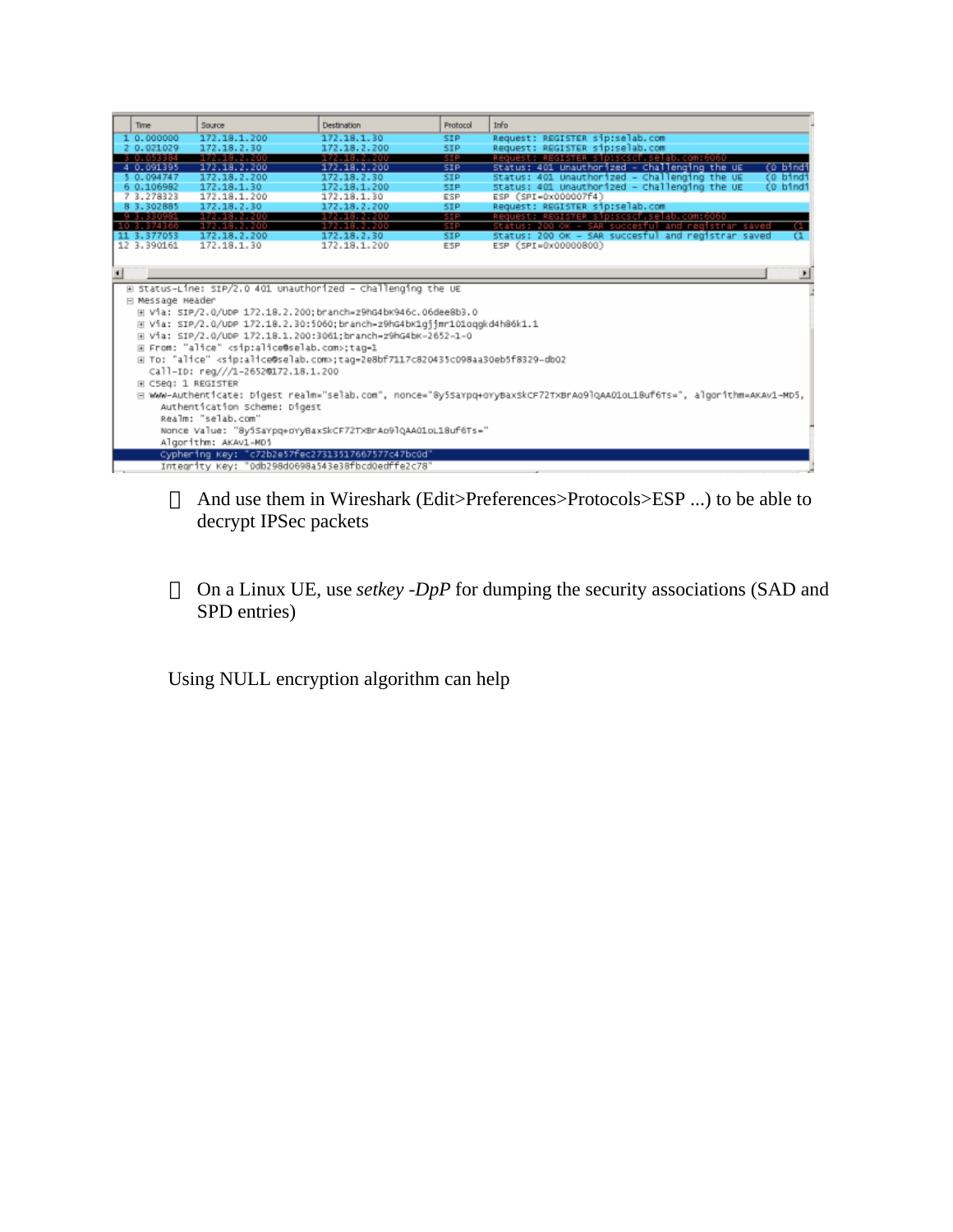# <span id="page-19-0"></span>**6 Test Cases**

The following registration test cases were executed successfully for understanding this feature.

# <span id="page-19-1"></span>**6.1 Registration using HMAC-MD5 and AES**

| TC#         | <b>Description: Registration using HMAC-MD5 and AES</b>                        |                       |
|-------------|--------------------------------------------------------------------------------|-----------------------|
| <b>Step</b> | <b>Action</b>                                                                  | Result /<br>Defect ID |
|             | Configure SIPp (scenarios/regIPSEC1.xml) to use HMAC-MD5 and AES<br>algorithms |                       |
|             | Register user                                                                  | OК                    |

# <span id="page-19-2"></span>**6.2 Registration using HMAC-SHA1 and 3DES**

| <b>TC#2</b> | <b>Description: Registration using HMAC-SHA1 and 3DES</b>                        |                       |
|-------------|----------------------------------------------------------------------------------|-----------------------|
| <b>Step</b> | <b>Action</b>                                                                    | Result /<br>Defect ID |
|             | Configure SIPp (scenarios/regIPSEC1.xml) to use HMAC-SHA1 and 3DES<br>algorithms |                       |
|             | Register user                                                                    | ΟK                    |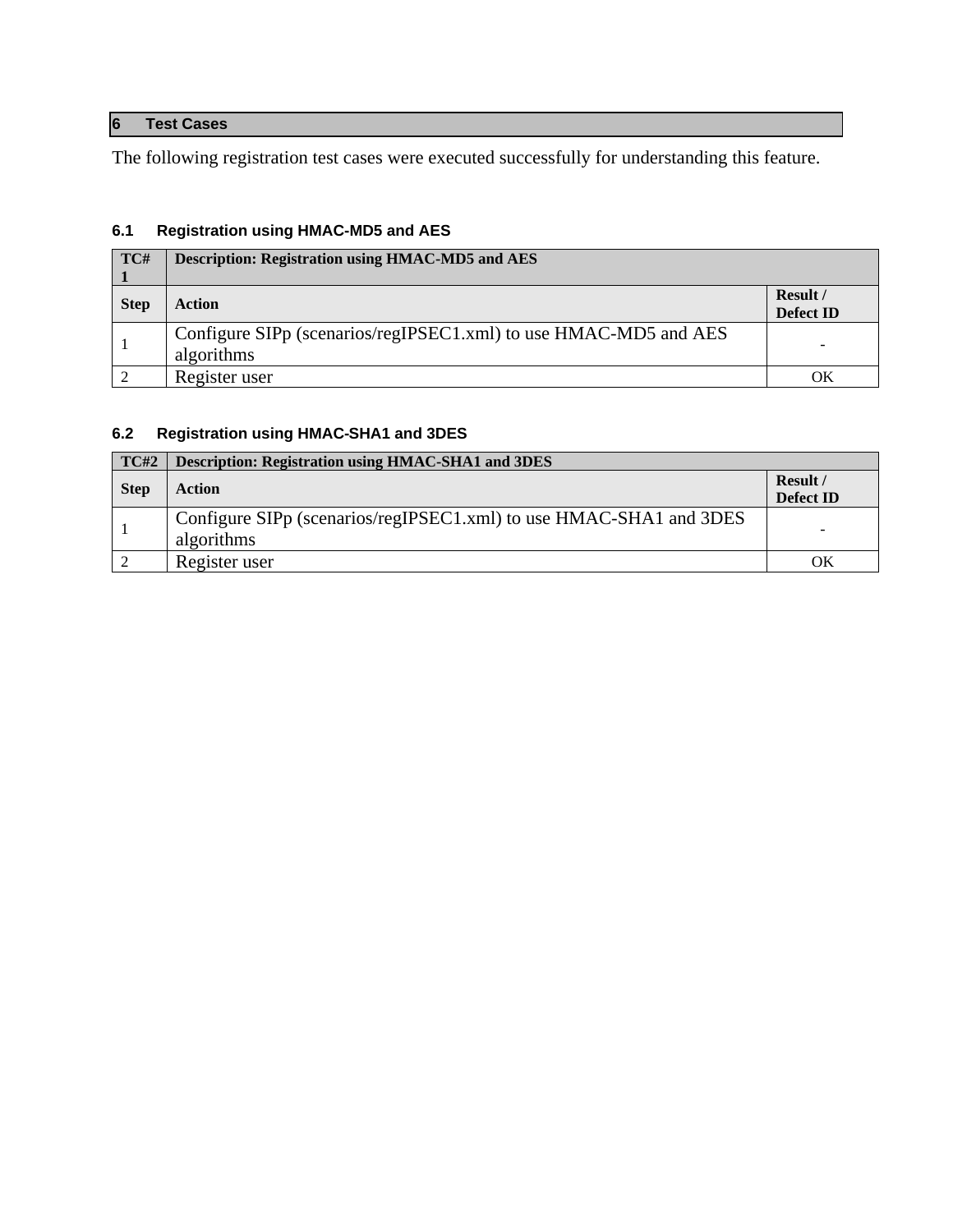# <span id="page-20-0"></span>**7 Conclusion**

IMS-AKA support in the ESBC (acting as P-CSCF) was verified in Systems Engineering lab.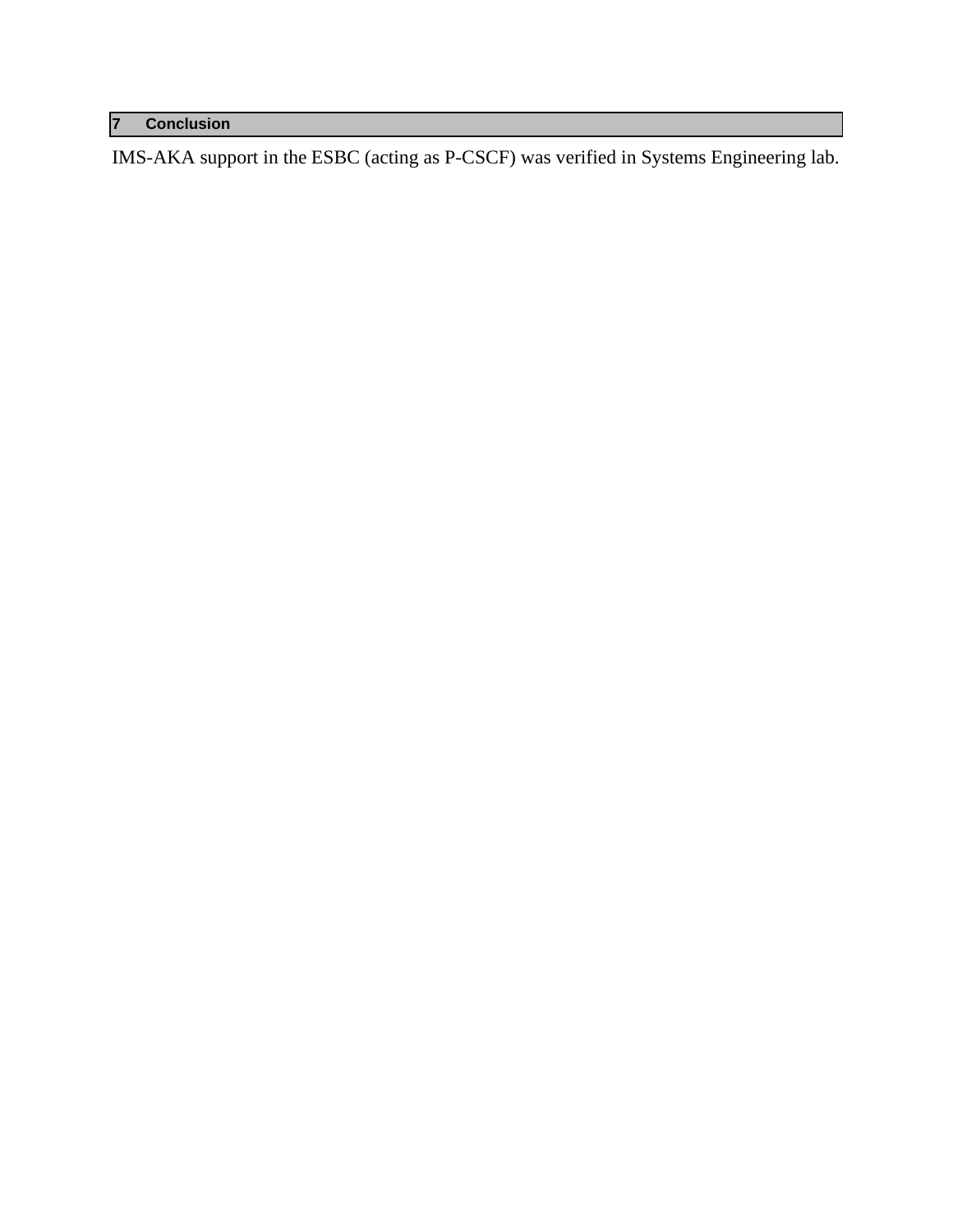#### <span id="page-21-0"></span>**8 Normative References**

[1] IETF RFC 3329 – "Security Mechanism Agreement for SIP" [2] 3GPP TS 24.229 – "IP multimedia call control protocol based on SIP and SDP; stage 3" [3] 3GPP TS 33.203 – "3G security; Access security for IP-based services"

## <span id="page-21-1"></span>**9 Author's Address**

Gayathri Balakrishnan Oracle 100 Crosby Dr Bedford, MA 01730 email:gayathribalakrishnan633@gmail.com

### <span id="page-21-2"></span>**10 Disclaimer**

The content in this document is for informational purposes only and is subject to change by Oracle without notice. While reasonable efforts have been made in the preparation of this publication to assure its accuracy, Oracle assumes no liability resulting from technical or editorial errors or omissions, or for any damages resulting from the use of this information. Unless specifically included in a written agreement with Oracle, Oracle has no obligation to develop or deliver any future release or upgrade or any feature, enhancement or function.

### <span id="page-21-3"></span>**11 Full Copyright Statement**

Copyright @ Oracle (2010). All rights reserved. Oracle, Session-Aware Networking, Net-Net and related marks are trademarks of Oracle. All other brand names are trademarks or registered trademarks of their respective companies.

This document and translations of it may be copied and furnished to others, and derivative works that comment on or otherwise explain it or assist in its implantation may be prepared, copied, published and distributed, in whole or in part, without restriction of any kind, provided that the above copyright notice, disclaimer, and this paragraph are included on all such copies and derivative works. However, this document itself may not be modified in any way, such as by removing the copyright notice or references to Oracle or other referenced organizations, except as needed for the purpose of developing open standards.

The limited permission granted above are perpetual and will not be revoked by Oracle or its successors or assigns.